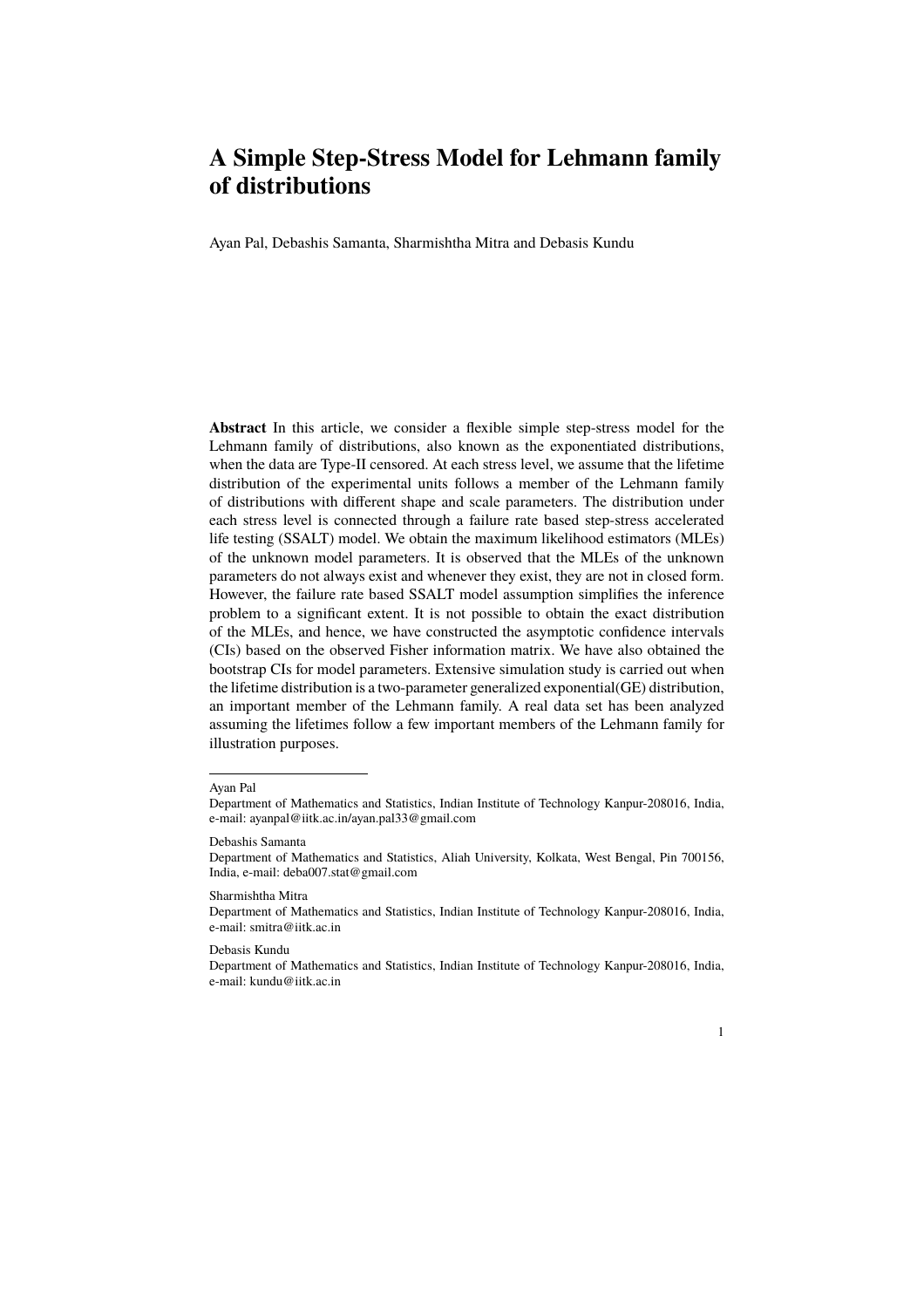# **1 Introduction**

Industrial products nowadays are highly reliable due to advancement in science and technology, and one of the major recent challenges in reliability analysis is to conduct their life testing experiments. Mean time to failure is quite high in industries like VLSI(very large scale integrated) electronic devices, computer equipments, missiles, automobile parts, etc. Performing life tests under normal operating condition (NOC) often turns out to be impractical, expensive and time intensive.

Censoring is a well known statistical technique to truncate the life testing experiment in a well planned manner before all the items fail. But censoring of a life testing experiment under NOC will not resolve the issue of insufficient number of failures for proper statistical analysis. To address this problem, accelerated life testing (ALT) experiment has been introduced which ensures a faster rate of failure. The step-stress accelerated life testing (SSALT) experiment is a special class of the ALT experiment in which the experimenter has the flexibility to perform the experiment under one or more stress levels. In a multiple step-stress model set up, *n* identical units are placed on a life testing experiment at an initial stress level  $s_1$  and then the stress level is gradually increased to  $s_2 < s_3 < \ldots < s_{m+1}$  at pre-fixed times  $\tau_1 < \tau_2 < \ldots < \tau_m$ , respectively. If  $m = 1$ , the corresponding model is called a simple step-stress model. One way to truncate the life testing experiment is to fix some positive integer  $1 \le r \le n$ , and then the experiment is allowed to stop as soon as the *r*−th failure occurs. This is the usual Type-II censoring case and total time of experimental duration here is random. The successive failure times thus recorded may then be extrapolated to estimate the failure time distribution under NOC. If there are only two stress levels, the model is called a simple step-stress model. To analyze the failure time data from any SSALT experiment, we need a model that relates the distributions under different stress levels. The most popular in the literature is the cumulative exposure model (CEM), introduced by [20] and later generalized by [4] and [17]. Here, if  $F_1(.)$  and  $F_2(.)$  are the cumulative distribution functions (CDFs) of lifetimes under the constant stress levels  $s_1$  and  $s_2$ , respectively, the CDF of the lifetime of the experimental unit under the CEM is given by

$$
F_{CEM}(t) = \begin{cases} F_1(t) & \text{if } 0 < t \le \tau \\ F_2(t + \tau - \tau^*) & \text{if } \tau < t < \infty. \end{cases} \tag{1}
$$

Here,  $\tau^*$  is the solution of the equation  $F_2(\tau^*) = F_1(\tau)$  and  $\tau$  is the stress changing time. Another widely used model is the proportional hazards model (PHM) introduced by [6]. It describes the impact of the covariates on the lifetime distribution. Later, as a variation of Cox's PHM, [5] introduced the tampered failure rate model (TFRM). The assumption here is the effect of increasing the stress level from  $s_1$  to  $s_2$  is equivalent to multiply the initial failure rate function at stress level  $s_1$  by an unknown factor  $\alpha > 0$ . Therefore, the hazard function(HF) of the lifetime of the experimental unit under the TFRM is given by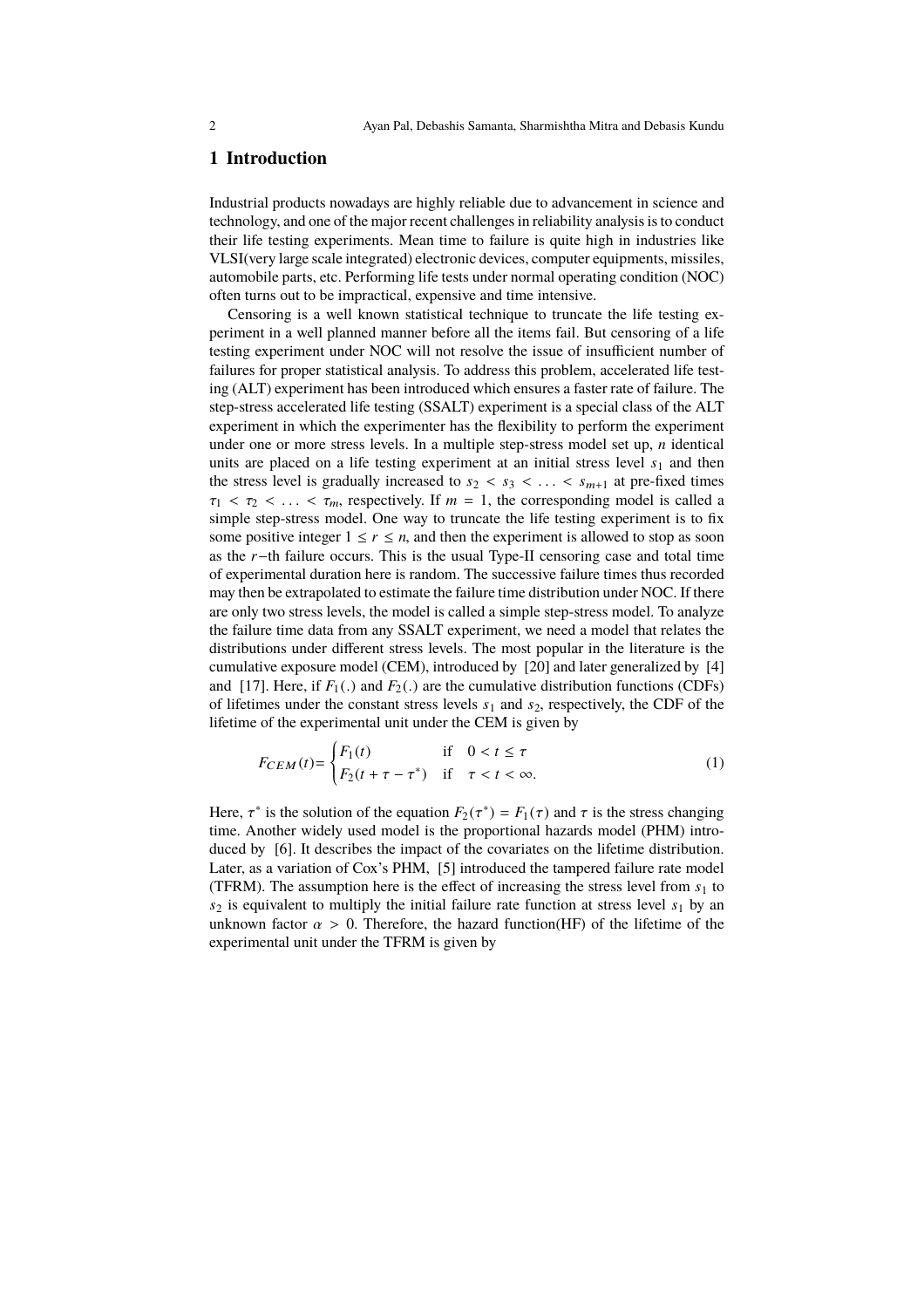$$
h_{TFRM}(t) = \begin{cases} h_1(t) & \text{if } 0 < t \le \tau \\ \alpha h_1(t) & \text{if } \tau < t < \infty, \end{cases} \tag{2}
$$

where  $h_1(.)$  is the HF at the stress level  $s_1$ . It may be mentioned that [15] used the TFRM for the multiple SSALT model ( $m \geq 2$ ) when the lifetime distribution across the stress levels is Weibull with common shape parameter and different scale parameters. Under similar set up, [14] derived the MLEs of the common shape parameter and different scale parameters using a log-link model. Their model is well known as the Khamis-Higgins model (KHM).

In this chapter, we work with a flexible failure rate based SSALT model with pre-fixed but arbitrarily chosen failure rates at different stress levels. If  $s_1$  and  $s_2$  are the two stress levels and  $\tau$  is the stress changing time point, it is assumed that the hazard rate of the distribution under the step-stress pattern is as follows:

$$
h(t) = \begin{cases} h_1(t) & \text{if } 0 < t \le \tau \\ h_2(t) & \text{if } \tau < t < \infty, \end{cases} \tag{3}
$$

where  $h_i(t)$  is the HF corresponding to the CDF  $F_i(t)$ ,  $i = 1, 2$ . On simplifying, one can obtain the distribution function corresponding to  $h(t)$  as follows :

$$
F(t) = \begin{cases} F_1(t) & \text{if } 0 < t \le \tau \\ 1 - \frac{1 - F_1(\tau)}{1 - F_2(\tau)} (1 - F_2(t)) & \text{if } \tau < t < \infty. \end{cases} \tag{4}
$$

In fact, the CEM, TFRM and the failure rate based SSALT model coincide when the underlying distributions at the two stress levels follow exponential distribution. The flexibility of this model allows us to assume difference in both shape and scale parameters of the underlying failure distribution in the different stress levels. This assumption will take prior information about the failure situations under different stress levels into account. For the probabilistic interpretation, flexibility and application of this model, readers are referred to [12, 13].

A family of distributions is said to belong to Lehmann family if the CDF is given by:

$$
F^*(t; \alpha, \lambda) = \begin{cases} [G_0(t; \lambda)]^{\alpha}, & \text{if } t > 0, \\ 0 & \text{otherwise.} \end{cases}
$$
 (5)

Here  $G_0(t; \lambda)$  is some baseline absolutely continuous distribution assumed to be completely specified except for the unknown parameter  $\lambda$  and depending on  $G_0(.)$ ,  $\alpha > 0$  and  $\lambda > 0$  can be shape, scale or location parameters. In general, a standard form of the baseline distribution is assumed to take the following form.

$$
G_0(t; \lambda) = 1 - e^{-\lambda Q(t)},\tag{6}
$$

where  $O(t)$  is a strictly increasing function, differentiable on  $(0, \infty)$  with  $O(0) = 0$ and  $Q(\infty) = \infty$ . The Lehmann family of distributions discussed in this chapter is also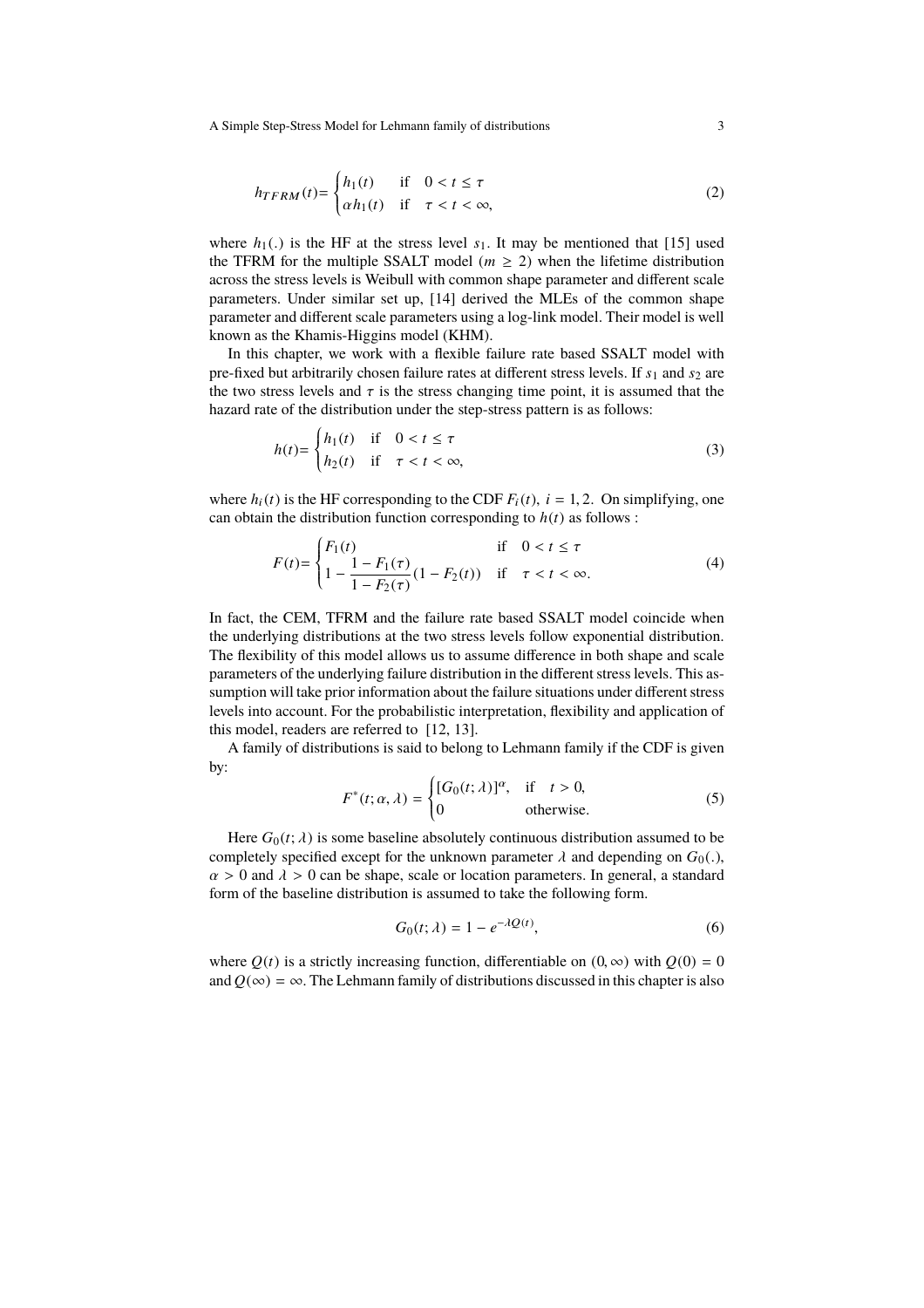known as the exponentiated distributions. This model is quite flexible in reliability analysis in the sense that one can obtain the various well-known lifetime distributions as special cases for different choices of *Q*(.). For example,

- $Q(t) = t$  gives the exponentiated (generalized) exponential(GE) distribution [See [10]].
- $Q(t) = t^2$  leads to the generalized Rayleigh(GR) distribution. It is also known as Burr type-X distribution [See [22]].
- $Q(t) = \ln(1 + t)$  gives the exponentiated Pareto (EP) distribution [See [9, 21]].
- $Q(t) = \frac{a}{b}$  $\frac{a}{\lambda}t + \frac{b}{2\lambda}$  $\frac{\partial}{\partial \lambda} t^2$  leads to the generalized failure rate distribution with parameters *a*, *b*,  $\alpha$  and will be denoted by  $GFRD(a, b, \alpha)$  [See [19]]

Not many authors focus on inferential procedures in SSALT set up, when the lifetime distribution is a member or belongs to the Lehmann family of distributions. It may be mentioned that [1] considered the inference of parameters of a GE distribution for simple SSALT model for Type-I censored data based on the CEM assumptions. The lifetime distribution at each of the two stress levels is assumed to have the common shape parameter and the only difference lies in the scale parameters across the stress levels. [7] considered the problem of maximum likelihood estimation for a simple step-stress accelerated GE distribution with Type II censored data based on the CEM assumptions and keeping shape parameters fixed at both the stress levels. [11] considered the maximum likelihood estimation of the GE distribution parameters and the acceleration factor under step-stress partially accelerated life testing (SSPALT) when the data are Type-II censored and the underlying model is the tampered random variable model (TRVM). Recently [18] provided an order restricted inference of the multiple step-stress model when the lifetime distribution at the different stress levels is GE distribution with common shape parameter and different scale parameters. However, a flexible SSALT experiment with difference in both the shape and scale parameters is yet to be addressed.

The main intent of this chapter is to consider the likelihood inference of a simple step-stress model for the Lehmann family of distributions based on Type-II censoring under failure rate based SSALT model assumptions.

It is assumed that the lifetime distribution of the experimental units at each of the stress levels belongs to the Lehmann family with difference in shape and scale parameters. In particular, the CDF, probability density function (PDF) and the HF of the lifetime distribution at the *<sup>i</sup>*−th stress level for *<sup>i</sup>* <sup>=</sup> <sup>1</sup>, 2 are given by

$$
F_i^*(t) = \begin{cases} [G_0(t; \lambda_i)]^{\alpha_i}, & \text{if } t > 0\\ 0 & \text{otherwise}, \end{cases}
$$
(7)

$$
f_i^*(t) = \begin{cases} \alpha_i [G_0(t; \lambda_i)]^{\alpha_i - 1} [g_0(t; \lambda_i)] & \text{if } t > 0\\ 0 & \text{otherwise,} \end{cases}
$$
(8)

and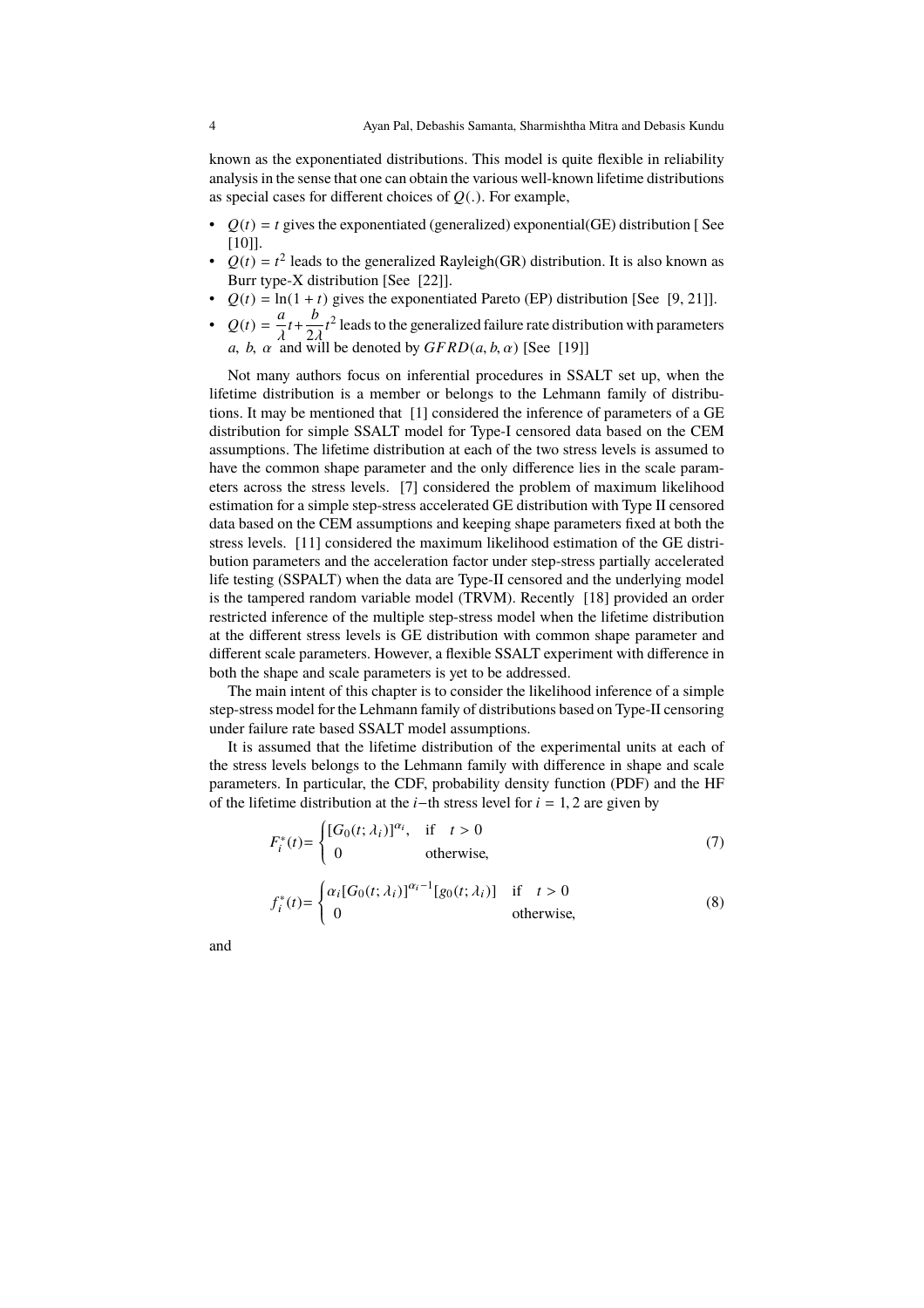$$
h_i^*(t) = \begin{cases} \frac{\alpha_i [G_0(t; \lambda_i)]^{\alpha_i - 1} g_0(t; \lambda_i)}{1 - [G_0(t; \lambda_i)]^{\alpha_i}}, & \text{if } t > 0\\ 0 & \text{otherwise.} \end{cases}
$$
(9)

The existence of MLEs of the unknown parameters depends on the number of failures at the two stress levels  $s_1$  and  $s_2$ . However, given that they exist, the MLEs cannot be obtained in closed form, but can be obtained by solving a four dimensional optimization problem. The assumption of the failure rate based SSALT model simplifies the optimization problem in terms of dimension reduction. The MLEs can then be obtained by solving a one-dimensional and a two-dimensional optimization problems. In the complete sample  $(r = n)$  case, the optimization problem gets even more simplified. The MLEs can then be obtained by solving two one - dimensional optimization problems.

It is not possible to obtain the exact distributions of the MLEs, as they are not in closed forms. We suggest to use the observed Fisher information matrix to construct the asymptotic CIs of the unknown model parameters assuming the asymptotic normality of the MLEs. The parametric bootstrap CIs are also proposed as an alternative as it is easy to implement in practice.

The rest of the chapter is organized as follows. In Section 2, we provide the model description, likelihood function and MLEs of the unknown parameters. For illustration purpose, some specific results for the GE distribution are demonstrated. The construction of both asymptotic and bootstrap CIs is discussed in Section 3. To see the effectiveness of the proposed methods, an extensive simulation experiment is carried out in Section 4 for different sample sizes, censoring times and stress changing time points. We have analyzed a real life data set for illustrative purpose, assuming that the lifetime distribution follows different important members of the Lehmann family. Finally we have concluded the chapter in Section 5.

#### **2 Model description, likelihood function and MLEs**

### **2.1 Model description**

We consider a simple step-stress model with two stress levels  $s_1$  and  $s_2$  under Type-II censoring scheme. Initially *n* identical units are placed on the life testing experiment at the stress level  $s_1$ . The stress level is changed to a higher level  $s_2$  at the pre-fixed time  $\tau$  (0 <  $\tau$  <  $\infty$ ) and the experiment terminates as soon as the *r*-th failure occurs ( $r$  is a prefixed integer less than or equal to  $n$ ). Let  $n_i$  be the number of units that fail at stress level  $s_i$  ( $i = 1, 2$ ). With this notation, we observe the following ordered failure time data:

$$
\mathcal{D} = \left\{ t_{1:n} < \ldots < t_{n_1:n} < \tau < t_{n_1+1:n} < \ldots < t_{r:n} \right\},\tag{10}
$$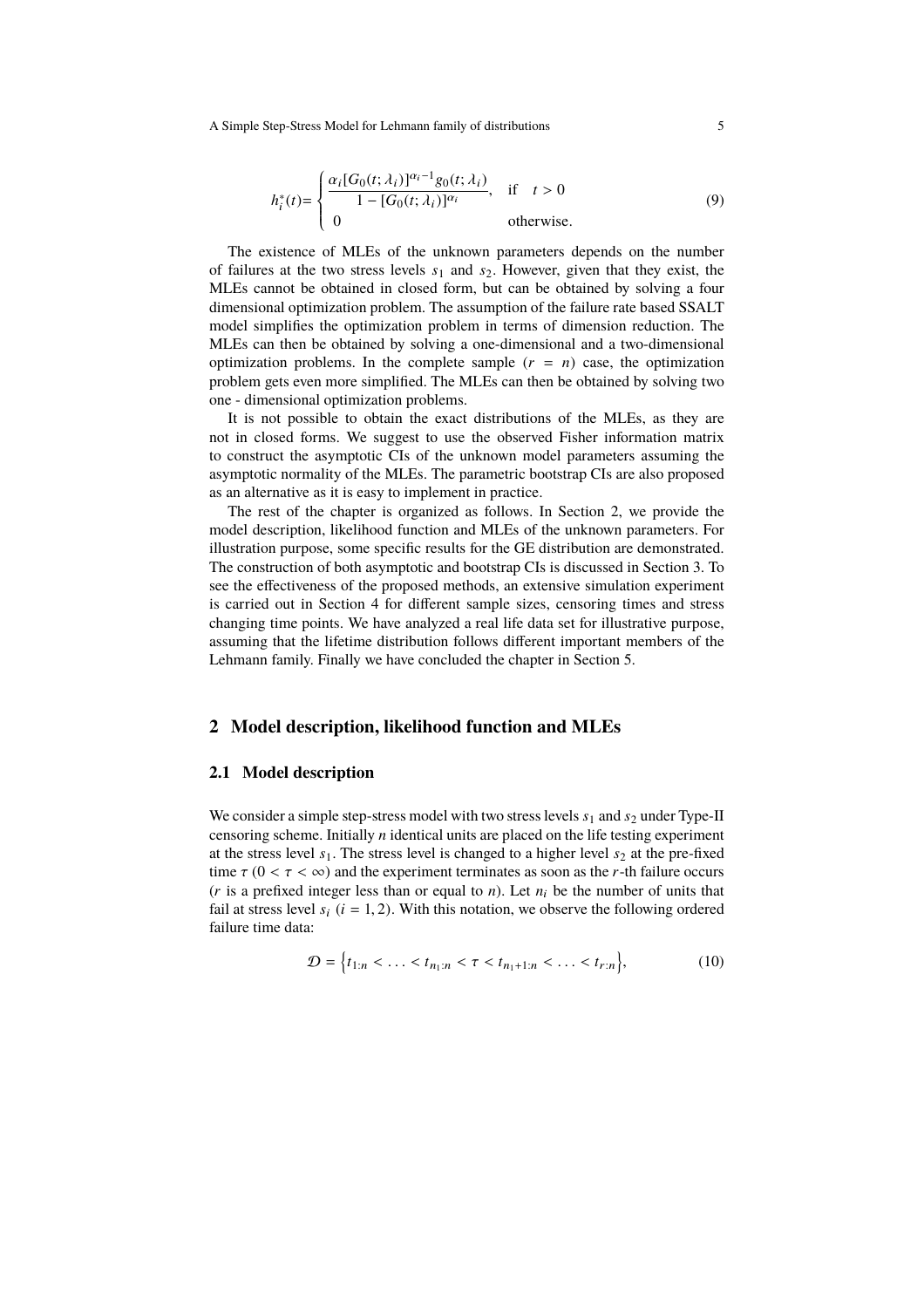where  $r = n_1 + n_2$ .

Suppose, the lifetime distributions of the experimental units at stress levels  $s_1$  and *s*<sup>2</sup> belong to the Lehmann family of distributions with difference in both the shape and scale parameters. To relate the cumulative distribution functions(CDFs) of lifetime distributions at two consecutive stress levels to the CDF of the lifetime under the used conditions, we follow the failure rate based SSALT model assumptions. Under the assumption of the failure rate based SSALT model to analyze the failure time data, the HF  $h(t)$ , the corresponding CDF  $G(t)$  and the associated PDF  $g(t)$  of the lifetime of an experimental unit are respectively given by

$$
h(t) = \begin{cases} \frac{\alpha_1 [G_0(t; \lambda_1)]^{\alpha_1 - 1} g_0(t; \lambda_1)}{1 - [G_0(t; \lambda_1)]^{\alpha_1}}, & \text{if } 0 < t \le \tau \\ \frac{\alpha_2 [G_0(t; \lambda_2)]^{\alpha_2 - 1} g_0(t; \lambda_2)}{1 - [G_0(t; \lambda_2)]^{\alpha_2}} & \text{if } \tau < t < \infty, \end{cases}
$$

$$
G(t) = \begin{cases} [G_0(t; \lambda_1)]^{\alpha_1}, & \text{if } 0 < t \le \tau \\ 1 - \frac{\left\{1 - [G_0(\tau; \lambda_1)]^{\alpha_1}\right\}}{\left\{1 - [G_0(\tau; \lambda_2)]^{\alpha_2}\right\}} \left\{1 - [G_0(t; \lambda_2)]^{\alpha_2}\right\} & \text{if } \tau < t < \infty, \end{cases}
$$

$$
g(t) = \begin{cases} \alpha_1[G_0(t; \lambda_1)]^{\alpha_1 - 1}[g_0(t; \lambda_1)] & \text{if } 0 < t \le \tau \\ \alpha_2 \frac{\{1 - [G_0(\tau; \lambda_1)]^{\alpha_1}\}}{\{1 - [G_0(\tau; \lambda_2)]^{\alpha_2}\}} [G_0(t; \lambda_2)]^{\alpha_2 - 1}[g_0(t; \lambda_2)] & \text{if } \tau < t < \infty. \end{cases}
$$

### **2.2 Likelihood Function and MLEs**

#### **2.2.1 Type-II Censoring case**

In this subsection, we consider the likelihood function based on the observed Type-II censored data in (10) and obtain the MLEs of the unknown parameters  $\alpha_1, \lambda_1, \alpha_2$ and  $\lambda_2$ .

If  $T_{1:n}$  < ... <  $T_{r:n}$  denote the ordered Type-II censored sample from any absolutely continuous CDF  $F_T(.)$ , PDF  $f_T(.)$ , then the likelihood function of this censored sample [see [3]] can be written as

$$
L(\theta \mid \text{Data}) = \frac{n!}{(n-r)!} \left\{ \prod_{k=1}^{r} f_T(t_{k:n}) \right\} \{1 - F_T(t_{r:n})\}^{n-r},
$$
  
0 < t\_{1:n} < ... < t\_{r:n} < \infty, (11)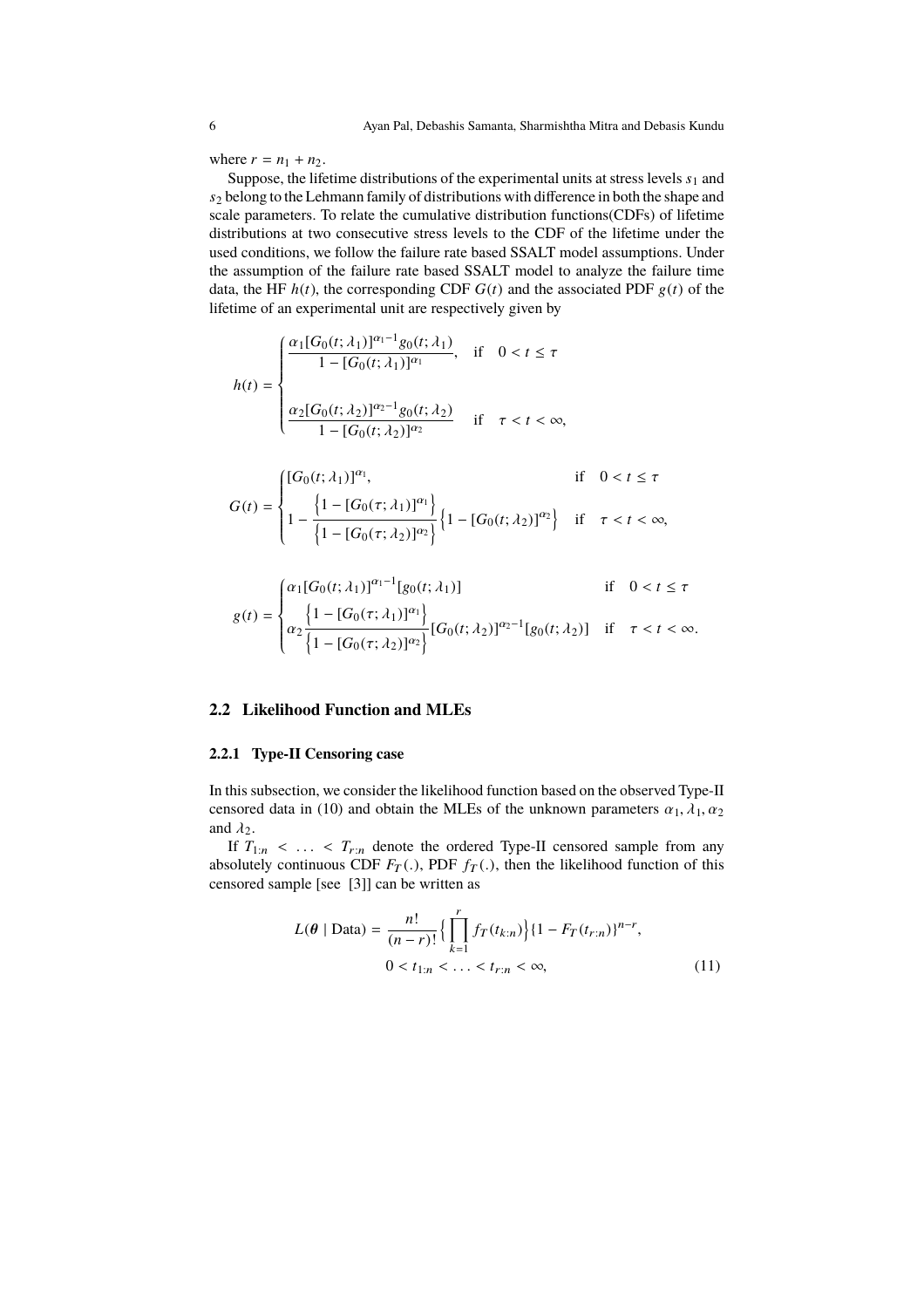where  $\theta$  is the vector of model parameters.

Let  $\theta = (\alpha_1, \lambda_1, \alpha_2, \lambda_2)$  be the set of unknown model parameters of interest. Based on the observed Type-II censored data in (10) of failure time from the Lehmann family of distributions with difference in both the shape and scale parameters at each of the two stress levels and assuming a failure rate based simple SSALT model, we obtain the likelihood function  $L^{II}(\theta | \mathcal{D})$  as

$$
L^{\Pi}(\theta \mid \mathcal{D}) = \frac{n!}{(n-r)!} \alpha_1^{n_1} \alpha_2^{n_2} \prod_{k=1}^{n_1} [G_0(t_{k:n}; \lambda_1)]^{\alpha_1 - 1} \times
$$
  

$$
\prod_{k=n_1+1}^{r} [G_0(t_{k:n}; \lambda_2)]^{\alpha_2 - 1} \prod_{k=1}^{n_1} [g_0(t_{k:n}; \lambda_1)] \prod_{k=n_1+1}^{r} [g_0(t_{k:n}; \lambda_2)] \times
$$
  

$$
\left\{ 1 - [G_0(t_{r:n}; \lambda_2)]^{\alpha_2} \right\}^{n-r} \left[ \frac{1 - [G_0(\tau; \lambda_1)]^{\alpha_1}}{1 - [G_0(\tau; \lambda_2)]^{\alpha_2}} \right]^{n-n_1},
$$
  

$$
0 < t_{1:n} < \dots < t_{n_1:n} < \tau < t_{n_1+1:n} < \dots < t_{r:n} < \infty.
$$
 (12)

The MLE of  $\theta$ , say  $\hat{\theta} = (\hat{\alpha}_1, \hat{\lambda}_1, \hat{\alpha}_2, \hat{\lambda}_2)$  can be obtained by maximizing (12) over the region  $\Theta = (0, \infty) \times (0, \infty) \times (0, \infty) \times (0, \infty)$ . The associated log-likelihood function  $l^{\overline{\text{II}}}(\theta | \mathcal{D})$  of the observed data without additive constants is given by

$$
l^{\Pi}(\boldsymbol{\theta} \mid \mathcal{D}) = g_1(\alpha_1, \lambda_1) + g_2(\alpha_2, \lambda_2), \qquad (13)
$$

where

$$
g_1(\alpha_1, \lambda_1) = n_1 \ln \alpha_1 + (\alpha_1 - 1) \sum_{k=1}^{n_1} \ln G_0(t_{k:n}; \lambda_1) + \sum_{k=1}^{n_1} \ln g_0(t_{k:n}; \lambda_1)
$$
  
 
$$
+ (n - n_1) \ln \{1 - [G_0(\tau; \lambda_1)]^{\alpha_1}\}, \tag{14}
$$

$$
g_2(\alpha_2, \lambda_2) = n_2 \ln \alpha_2 + (\alpha_2 - 1) \sum_{k=n_1+1}^r \ln G_0(t_{k:n}; \lambda_2)
$$
  
+ 
$$
\sum_{k=n_1+1}^r \ln g_0(t_{k:n}; \lambda_2) + (n-r) \ln \{1 - [G_0(t_{r:n}; \lambda_2)]^{\alpha_2}\}
$$
  
- 
$$
(n - n_1) \ln \{1 - [G_0(\tau; \lambda_2)]^{\alpha_2}\}.
$$
 (15)

Hence,  $\hat{\theta}$  can be obtained by maximizing the log-likelihood function (13) over the region Θ. The log-likelihood function (13) can be written as the sum of two terms  $g_1(\alpha_1, \lambda_1)$  and  $g_2(\alpha_2, \lambda_2)$ . Differentiating the log-likelihood function (13) with respect to  $\alpha_1$ ,  $\lambda_1$ ,  $\alpha_2$  and  $\lambda_2$  respectively and equating them to zero, the four normal equations are obtained (see Appendix Section 6.1.1).  $\hat{\theta}$  can directly be obtained by solving the four normal equations. In this context, it is to note that the assumption of the failure rate based SSALT model assumption yields the simple representation of the log-likelihood function. It indicates that the separate maximization of the constituent functions  $g_1(\alpha_1, \lambda_1)$  and  $g_2(\alpha_2, \lambda_2)$ , is sufficient to obtain  $(\widehat{\alpha}_1, \widehat{\lambda}_1), (\widehat{\alpha}_2, \widehat{\lambda}_2)$ ,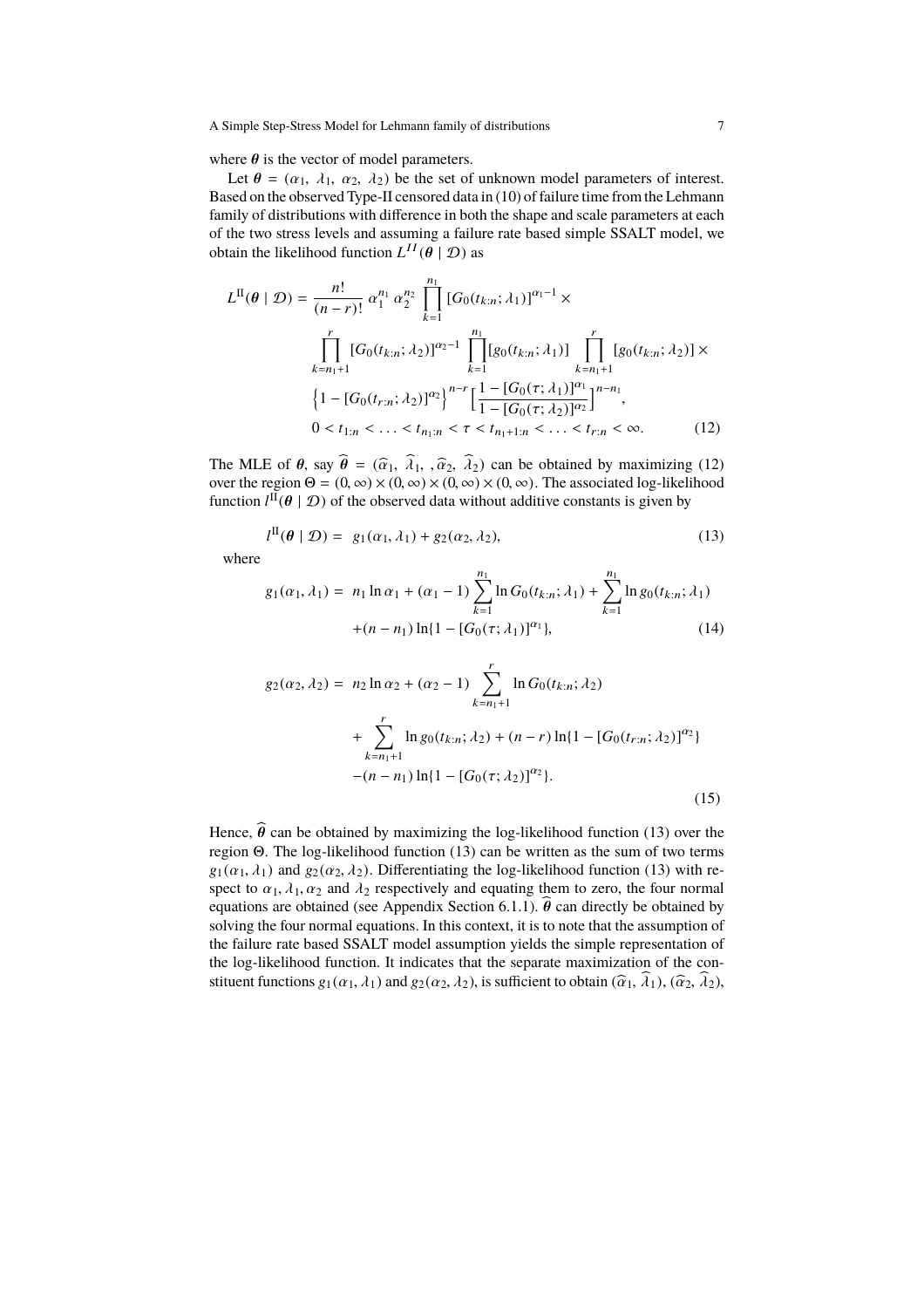and hence  $\hat{\theta}$ , provided the log-likelihood function (13) is unimodal. Additionally, from the normal equations associated with  $g_1(\alpha_1, \lambda_1)$ , it can be easily seen that  $\hat{\alpha}_1(\lambda_1)$  maximizes  $g_1(\alpha_1, \lambda_1)$  for a given  $\lambda_1$ , where  $\hat{\alpha}_1(\lambda_1)$  is

$$
\frac{\ln[G_0(\tau;\lambda_1)] \sum\limits_{k=1}^{n_1} \frac{n_o(t_{k:n};\lambda_1)}{g_0(t_{k:n};\lambda_1)} - \frac{n_1 m_0(\tau;\lambda_1)}{G_0(\tau;\lambda_1)} - \ln[G_0(\tau;\lambda_1)] \sum\limits_{k=1}^{n_1} \frac{m_0(t_{k:n};\lambda_1)}{G_0(t_{k:n};\lambda_1)}{\frac{m_0(\tau;\lambda_1)}{G_0(\tau;\lambda_1)} - \ln[G_0(\tau;\lambda_1)] \sum\limits_{k=1}^{n_1} \frac{m_0(t_{k:n};\lambda_1)}{G_0(t_{k:n};\lambda_1)}.
$$
\n(16)

For details of the calculation and expressions for  $m_0(.; \lambda_1)$  and  $n_0(.; \lambda_1)$ , the readers are referred to Appendix Section 6.1.1. This provides an extra edge over solving the usual four dimensional optimization problem in the sense that we are now maximizing a single one dimensional nonlinear function for estimating  $\lambda_1$  and a single two dimensional nonlinear function  $g_2(\alpha_2, \lambda_2)$  for estimating  $\alpha_2$  and  $\lambda_2$ . Note that once we obtain  $\widehat{\lambda}_1$ , by maximizing  $g_1(\widehat{\alpha}_1(\lambda_1), \lambda_1)$ , we can obtain  $\widehat{\alpha}_1 = \widehat{\alpha}_1(\widehat{\lambda}_1)$ . Next, we address the complete sample  $(r = n)$  scenario, a particular case of Type-II censoring. In fact, inference becomes simplified to a large extent in the complete sample case.

#### **2.2.2 Complete Sample**  $(r = n)$  **case.**

The likelihood function  $L^c(\theta | \mathcal{D})$  of the observed complete data is given by

$$
L^{c}(\theta \mid \mathcal{D}) = n! \alpha_{1}^{n_{1}} \alpha_{2}^{n_{2}} \prod_{k=1}^{n_{1}} [G_{0}(t_{k:n}; \lambda_{1})]^{\alpha_{1}-1} \prod_{k=n_{1}+1}^{n_{1}} [G_{0}(t_{k:n}; \lambda_{2})]^{\alpha_{2}-1} \times \prod_{k=1}^{n_{1}} [g_{0}(t_{k:n}; \lambda_{1})] \prod_{k=n_{1}+1}^{n_{1}} [g_{0}(t_{k:n}; \lambda_{2})] \left[ \frac{1 - [G_{0}(\tau; \lambda_{1})]^{\alpha_{1}}}{1 - [G_{0}(\tau; \lambda_{2})]^{\alpha_{2}}} \right]^{n-n_{1}}.
$$
\n(17)

The MLE of  $\theta$ , say  $\hat{\theta} = (\hat{\alpha}_1, \hat{\lambda}_1, \hat{\alpha}_2, \hat{\lambda}_2)$  can be obtained by maximizing (17) over the region  $\Theta = (0, \infty) \times (0, \infty) \times (0, \infty) \times (0, \infty)$ . The associated log-likelihood function  $l^c$ ( $\theta \mid \mathcal{D}$ ) of the observed complete data without additive constants is given by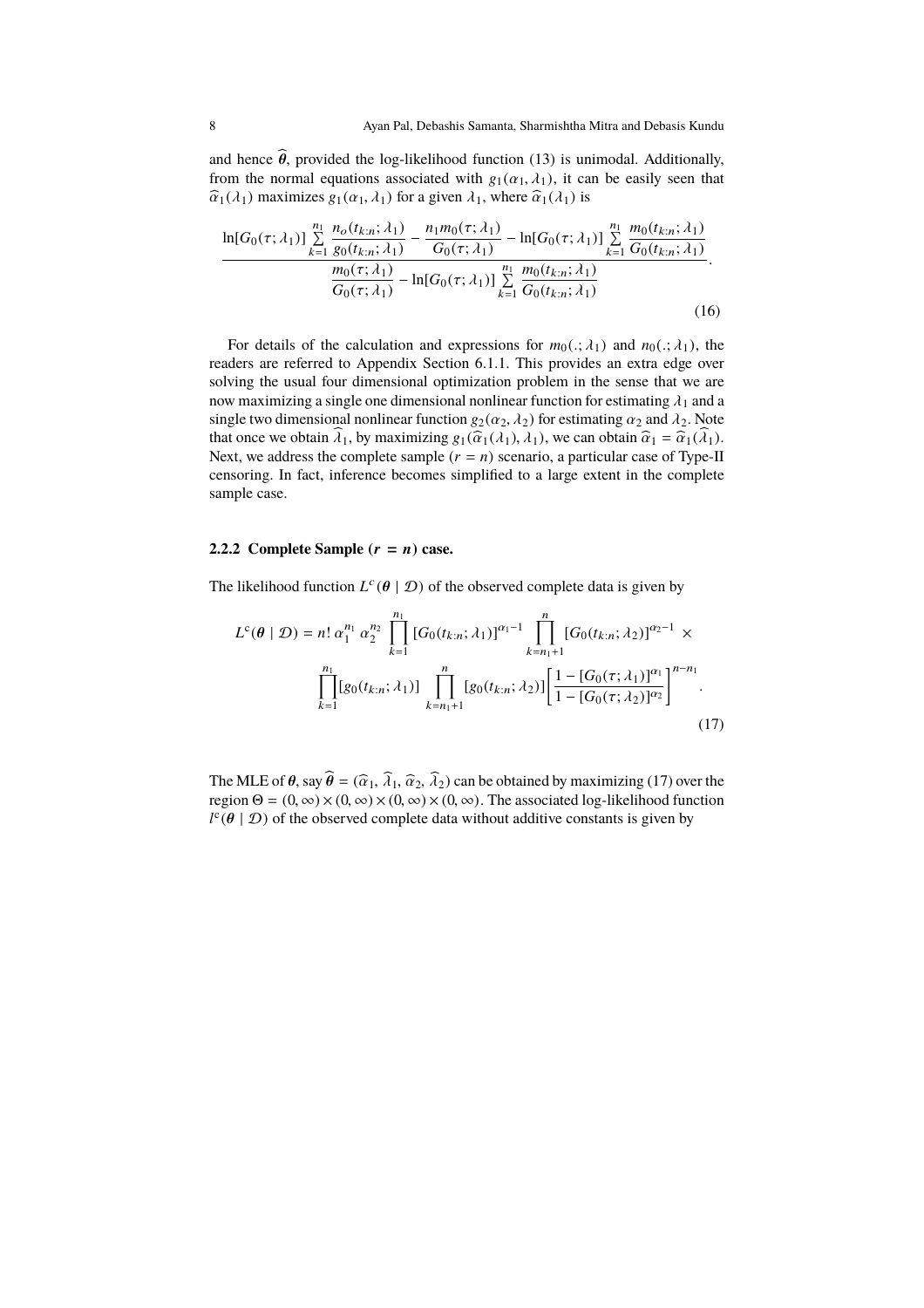$$
l^{c}(\boldsymbol{\theta} \mid \mathcal{D}) = m_1(\alpha_1, \lambda_1) + m_2(\alpha_2, \lambda_2), \qquad (18)
$$

where

$$
m_1(\alpha_1, \lambda_1) = n_1 \ln \alpha_1 + (\alpha_1 - 1) \sum_{k=1}^{n_1} \ln G_0(t_{k:n}; \lambda_1) + \sum_{k=1}^{n_1} \ln g_0(t_{k:n}; \lambda_1)
$$
  
 
$$
+ (n - n_1) \ln \{1 - [G_0(\tau; \lambda_1)]^{\alpha_1}\}.
$$
 (19)

$$
m_2(\alpha_2, \lambda_2) = n_2 \ln \alpha_2 + (\alpha_2 - 1) \sum_{k=n_1+1}^r \ln G_0(t_{k:n}; \lambda_2) + \sum_{k=n_1+1}^r \ln g_0(t_{k:n}; \lambda_2)
$$
  
 
$$
-(n - n_1) \ln \{1 - [G_0(\tau; \lambda_2)]^{\alpha_2}\}.
$$
 (20)

Hence,  $\hat{\theta}$  can be obtained by maximizing the log-likelihood function (18) over the region Θ. In this case, also the log-likelihood function (18) can be written as the sum of two terms  $m_1(\alpha_1, \lambda_1)$  and  $m_2(\alpha_2, \lambda_2)$ . Differentiating the log-likelihood function (18) with respect to  $\alpha_1$ ,  $\lambda_1$ ,  $\alpha_2$  and  $\lambda_2$  respectively and equating them to zero, the four normal equations are obtained (see Appendix 6.1.2). It is to note that  $m_1(\alpha_1, \lambda_1) = g_1(\alpha_1, \lambda_1)$ . Hence, from the normal equations associated with  $g_1(\alpha_1, \lambda_1)$ , it is obvious that  $\hat{\alpha}_1(\lambda_1)$  maximizes  $m_1(\alpha_1, \lambda_1)$  for a given  $\lambda_1$ , where  $\hat{\alpha}_1(\lambda_1)$  is given by the equation (16). Once we obtain  $\hat{\lambda}_1$ , by maximizing  $m_1(\widehat{\alpha}_1(\lambda_1), \lambda_1)$ , we can obtain  $\widehat{\alpha}_1 = \widehat{\alpha}_1(\widehat{\lambda}_1)$ . Unlike the Type-II censoring case, the inference associated with  $m_2(\alpha_2, \lambda_2)$  is much simplified for obtaining  $\hat{\alpha}_2$  and  $\lambda_2$  in the complete sample case.

From the normal equations associated with  $m_2(\alpha_2, \lambda_2)$  and proceeding along the same lines as in Appendix 6.1.1, it can be easily seen that  $\hat{\alpha}_2(\lambda_2)$  maximizes  $m_2(\alpha_2, \lambda_2)$  for a given  $\lambda_2$ , where  $\widehat{\alpha}_2(\lambda_2)$  is

$$
\frac{\ln[G_0(\tau;\lambda_2)] \sum\limits_{k=n_1+1}^n \frac{n_0(t_{k:n};\lambda_2)}{g_0(t_{k:n};\lambda_2)} - \frac{n_1m_0(\tau;\lambda_2)}{G_0(\tau;\lambda_2)} - \ln[G_0(\tau;\lambda_2)] \sum\limits_{k=n_1+1}^n \frac{m_0(t_{k:n};\lambda_2)}{G_0(t_{k:n};\lambda_2)}}{\frac{m_0(\tau;\lambda_2)}{G_0(\tau;\lambda_2)} - \ln[G_0(\tau;\lambda_2)] \sum\limits_{k=n_1+1}^n \frac{m_0(t_{k:n};\lambda_2)}{G_0(t_{k:n};\lambda_2)}}.
$$
\n(21)

For details of the calculation and expressions for  $m_0(.; \lambda_2)$  and  $n_0(.; \lambda_2)$ , the readers are referred to Appendix 6.1.1. Note that once we obtain  $\lambda_2$ , by maximizing  $m_2(\hat{\alpha}_2(\lambda_2), \lambda_2)$ , we can obtain  $\hat{\alpha}_2 = \hat{\alpha}_2(\hat{\lambda}_2)$ . The four dimensional optimization problem now thus boils down to maximizing two one dimensional nonlinear functions, one for each one of the scale parameters.

#### **Remarks.**

**1.** The MLEs of  $\alpha_1$ ,  $\lambda_1$ ,  $\alpha_2$ , and  $\lambda_2$  exist only

when  $\{2 \le n_1, n_2 \le r - 2, r \ge 4\}.$ 

**2**. In case of equality of shape or equality in scale parameters, dimension of the optimization problem cannot be reduced. We need to perform a three dimensional optimization problem by using some numerical routines.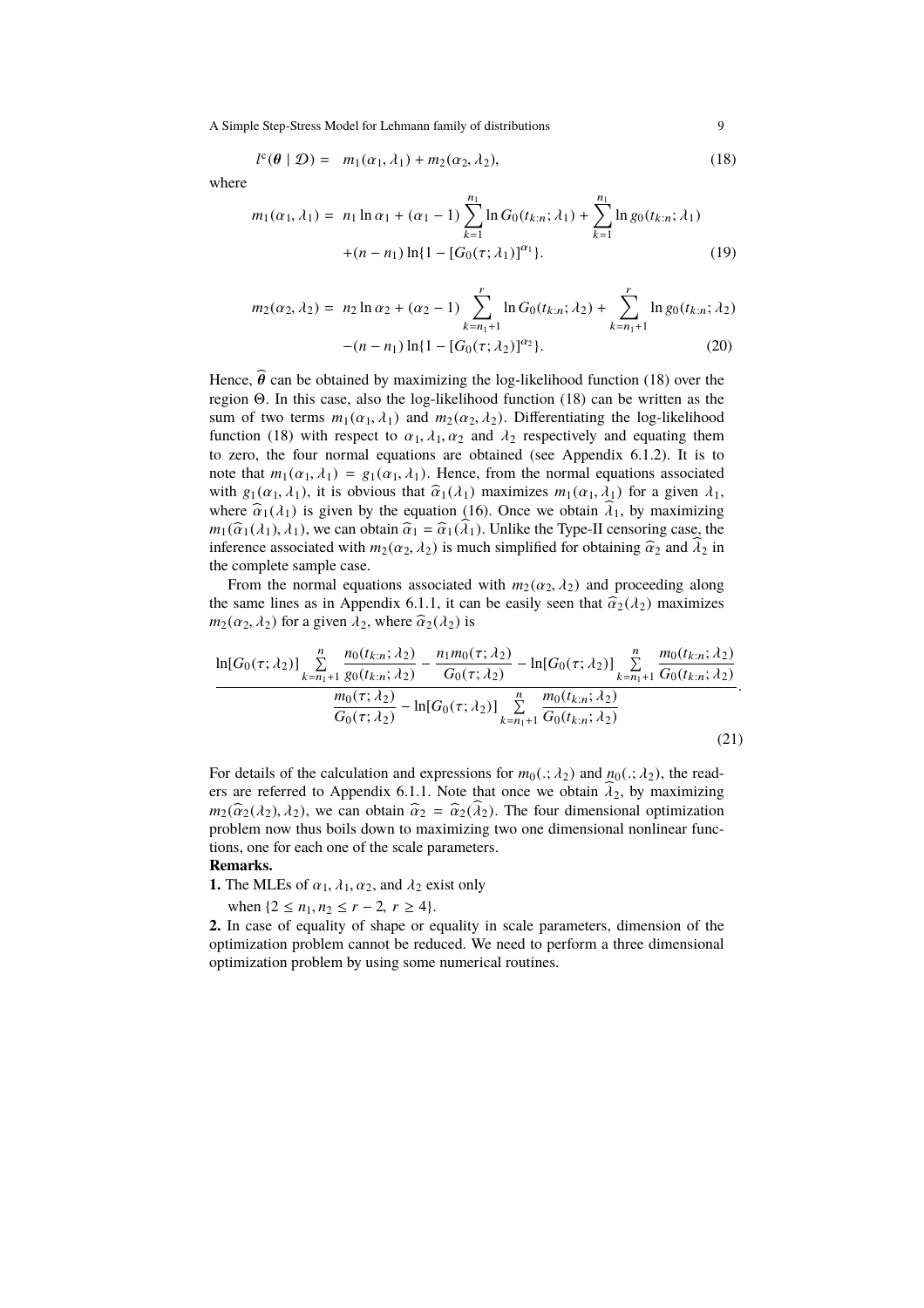$\mathbb{R}^2$ 

#### **Special Case: Generalized Exponential (GE) Distribution**

 $Q(t) = t$  in (6) gives rise to the two-parameter GE distribution with shape parameter  $\alpha$  and scale parameter  $\lambda$  in (5). This distribution was first considered by [10] as an alternative to the well known gamma or Weibull distribution. It has received considerable amount of attention in recent years. Interested readers are referred to a survey on this distribution by [16]; and a recent monograph by [2].

Based on the observed Type-II censored data in (10) and assuming a failure rate based simple SSALT model, we obtain the log-likelihood function of  $\theta$  as follows.

$$
l_{GE}(\theta \mid \mathcal{D}) = g_1(\alpha_1, \lambda_1) + g_2(\alpha_2, \lambda_2),
$$

where

$$
g_1(\alpha_1, \lambda_1) = \ln n! - \ln(n-r)! + n_1 \ln \alpha_1 + n_1 \ln \lambda_1 - \lambda_1 \sum_{k=1}^{n_1} t_{k:n} +
$$
  

$$
(\alpha_1 - 1) \sum_{k=1}^{n_1} \ln(1 - e^{-\lambda_1 t_{k:n}}) +
$$
  

$$
(n - n_1) \ln\{1 - (1 - e^{-\lambda_1 \tau})^{\alpha_1}\},
$$
 (22)

$$
g_2(\alpha_2, \lambda_2) = n_2 \ln \alpha_2 + n_2 \ln \lambda_2 - (n - n_1) \ln \{1 - (1 - e^{-\lambda_2 \tau})^{\alpha_2}\}\
$$

$$
+ (\alpha_2 - 1) \sum_{k=n_1+1}^r \ln(1 - e^{-\lambda_2 t_{k:n}}) - \lambda_2 \sum_{k=n_1+1}^r t_{k:n} +
$$

$$
(n - r) \ln \{1 - (1 - e^{-\lambda_2 t_{r:n}})^{\alpha_2}\}.
$$
(23)

Differentiating the log-likelihood function  $l_{GE}(\theta | \mathcal{D})$  with respect to  $\alpha_1, \lambda_1, \alpha_2$ and  $\lambda_2$  respectively, the normal equations are obtained in Section 6.2.1. From the normal equations associated with  $g_1(\alpha_1, \lambda_1)$  in (22), it can be easily seen that  $\hat{a}_1(\lambda_1)$ maximizes  $g_1(\alpha_1, \lambda_1)$  for a given  $\lambda_1$ , where

$$
\widehat{\alpha}_{1}(\lambda_{1}) = \frac{\frac{n_{1}}{\lambda_{1}}\ln(1 - e^{-\lambda_{1}\tau}) - \frac{n_{1}\tau e^{-\lambda_{1}\tau}}{1 - e^{-\lambda_{1}\tau}} - \ln(1 - e^{-\lambda_{1}\tau}) \sum_{k=1}^{n_{1}} \frac{t_{k:n}}{1 - e^{-\lambda_{1}t_{k:n}}}}{\frac{\tau e^{-\lambda_{1}\tau}}{1 - e^{-\lambda_{1}\tau}} \sum_{k=1}^{n_{1}} \ln(1 - e^{-\lambda_{1}t_{k:n}}) - \ln(1 - e^{-\lambda_{1}\tau}) \sum_{k=1}^{n_{1}} \frac{t_{k:n}e^{-\lambda_{1}t_{k:n}}}{1 - e^{-\lambda_{1}t_{k:n}}}}.
$$
(24)

Once we obtain  $\hat{\lambda}_1$ , by maximizing  $g_1(\hat{\alpha}_1(\lambda_1), \lambda_1)$ , we can obtain  $\hat{\alpha}_1 = \hat{\alpha}_1(\hat{\lambda}_1)$ . **Remarks.**

**1.** In Type -II Censoring case, we need to maximize  $g_2(\alpha_2, \lambda_2)$  to obtain  $\widehat{\alpha}_2$  and  $\widehat{\lambda}_2$ . **2.** Additionally, in the complete sample  $(r = n)$  case, maximization of  $g_2(\alpha_2, \lambda_2)$ becomes much simpler in the sense that from the normal equations associated with  $g_2(\alpha_2, \lambda_2)$  in (23), it can be easily seen that  $\hat{\alpha}_2(\lambda_2)$  maximizes  $g_2(\alpha_2, \lambda_2)$  for a given  $\lambda_2$ , where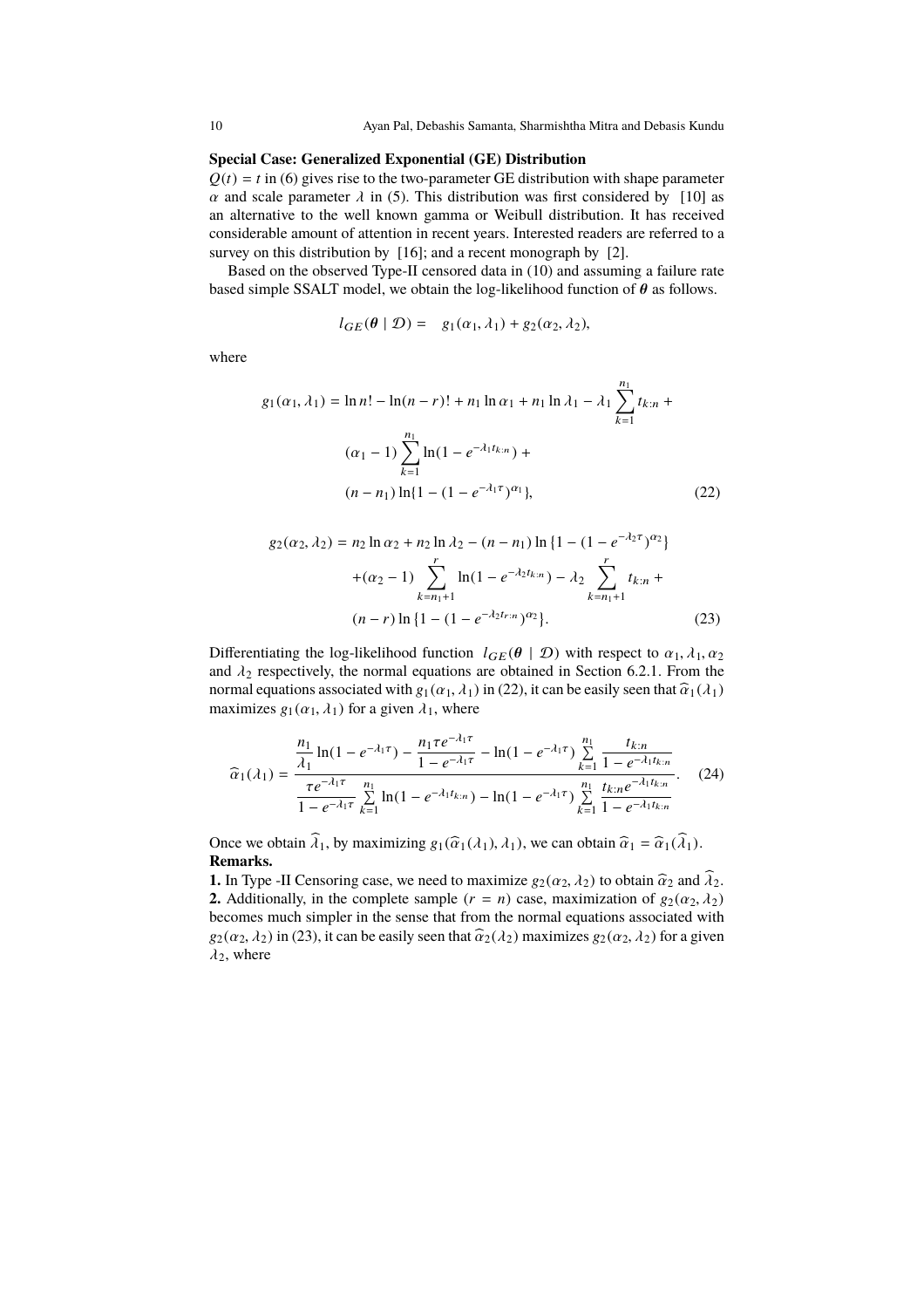$$
\widehat{\alpha}_{2}(\lambda_{2}) = \frac{\frac{n_{2}}{\lambda_{2}}\ln(1 - e^{-\lambda_{2}\tau}) - \frac{n_{2}\tau e^{-\lambda_{2}\tau}}{1 - e^{-\lambda_{2}\tau}} - \ln(1 - e^{-\lambda_{2}\tau}) \sum_{k=n_{1}+1}^{n} \frac{t_{k:n}}{1 - e^{-\lambda_{2}t_{k:n}}}}{\frac{\tau e^{-\lambda_{2}\tau}}{1 - e^{-\lambda_{2}\tau}} \sum_{k=n_{1}+1}^{n} \ln(1 - e^{-\lambda_{2}t_{k:n}}) - \ln(1 - e^{-\lambda_{2}\tau}) \sum_{k=n_{1}+1}^{n} \frac{t_{k:n}e^{-\lambda_{2}t_{k:n}}}{1 - e^{-\lambda_{2}t_{k:n}}}}.
$$
\n(25)

Once we obtain  $\hat{\lambda}_2$ , by maximizing  $g_2(\hat{\alpha}_2(\lambda_2), \lambda_2)$ , we can obtain  $\hat{\alpha}_2 = \hat{\alpha}_2(\hat{\lambda}_2)$ .

## **3 Interval estimation**

In this section, we present two different methods for construction of CIs of the unknown parameters  $\alpha_1, \lambda_1, \alpha_2$  and  $\lambda_2$ . Since the closed forms of the MLEs do not exist, we cannot obtain the exact CIs of the unknown parameters. First, we provide asymptotic CIs assuming the asymptotic normality of the MLEs and then the parametric bootstrap CIs.

#### **3.1 Asymptotic Confidence Intervals**

Here, we present a method which assumes asymptotic normality of the MLEs to obtain the CIs for  $\alpha_1$ ,  $\lambda_1$ ,  $\alpha_2$ , and  $\lambda_2$ , using the observed Fisher information matrix. This method is useful for its computational simplicity and provides good coverage probabilities (close to the nominal value) for large sample sizes.

At first, explicit expressions for elements of the Fisher information matrix  $I(\theta)$ need to be obtained. Then, the 100(1 –  $\gamma$ )% asymptotic CIs for  $\alpha_1$ ,  $\lambda_1$ ,  $\alpha_2$ , and  $\lambda_2$ are, respectively

$$
(\widehat{\alpha}_1 \pm z_{1-\frac{\gamma}{2}}\sqrt{V_{11}}), \ (\widehat{\lambda}_1 \pm z_{1-\frac{\gamma}{2}}\sqrt{V_{22}}), \ (\widehat{\alpha}_2 \pm z_{1-\frac{\gamma}{2}}\sqrt{V_{33}}), \ (\widehat{\lambda}_2 \pm z_{1-\frac{\gamma}{2}}\sqrt{V_{44}}),
$$

where  $z_q$  is the  $q$ −th upper percentile of a standard normal distribution,  $V_{ij}$  is the  $(i, j)$ − th element of the inverse of the Fisher information matrix  $I(\theta)$ .

### **3.2 Bootstrap Confidence Intervals**

In this subsection, we obtain the parametric bootstrap CIs for  $\alpha_1$ ,  $\lambda_1$ ,  $\alpha_2$  and  $\lambda_2$ . The following algorithm can be employed to construct the parametric bootstrap CIs. **Algorithm 1:**

**Step 1**: For given *n*, *r* and  $\tau$ , the MLEs of  $(\alpha_1, \lambda_1, \alpha_2, \lambda_2)$ , say  $(\hat{\alpha}_1, \hat{\lambda}_1, \hat{\alpha}_2, \hat{\lambda}_2)$ , are computed based on the original sample  $t = (t_1, \ldots, t_{n_1}, t_{n_1+1}, \ldots, t_r)$ .

**Step 2**: To generate the bootstrap sample from the proposed model, first generate *n* observations from  $U(0,1)$  distribution and sort them. Suppose, the ordered observations are  $u_{1:n} < u_{2:n} < \ldots < u_{n:n}$ .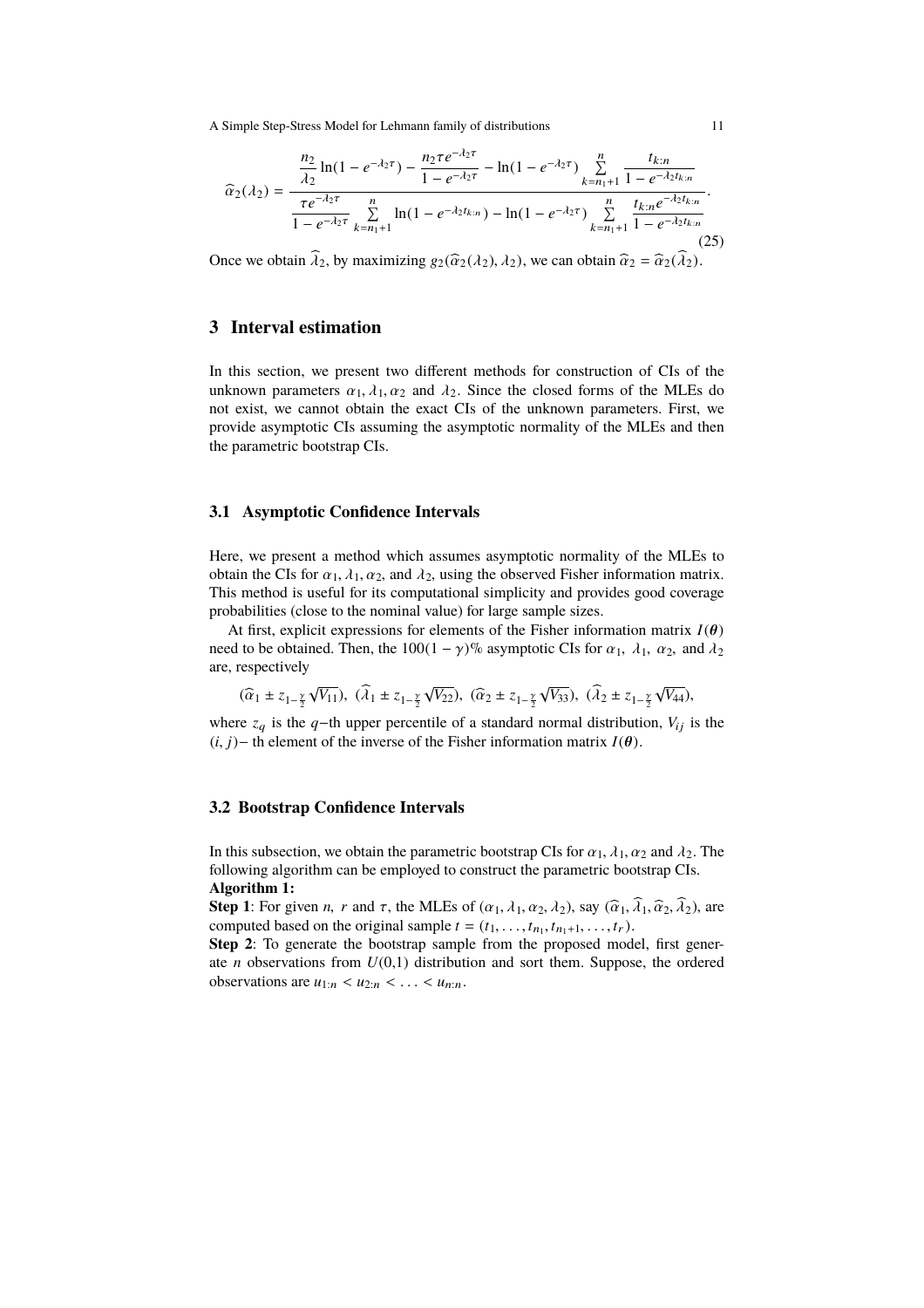**Step 3**: Find  $n_1 = \max\{k : u_{k:n} \leq G(\tau) \leq u_{k+1:n}\}$ , where  $G(\tau) = \{1 - e^{-\lambda_1 Q(\tau)}\}^{\hat{\alpha}_1}$ . **Step 4**: For  $1 \le i \le n_1$ , find  $t_i^*$  by solving  $u_{i:n} = [G_0(t_i^*; \hat{\lambda}_1)]^{\hat{\alpha}_1}$  and for  $n_1 + 1 \le i \le r$ ,  $\left\{1-[G_0(\tau;\widehat{\lambda}_1)]^{\widehat{\alpha}_1}\right\}$ 

find  $t_i^*$  by solving  $u_{i:n} = 1$  –  $\overline{\left\{\text{1-[}G_{0}(\tau;\widehat{\lambda}_{2})]^{\widehat{\alpha}_{2}}\right\}}$  $\left\{1 - [G_0(t_i^*; \widehat{\lambda}_2)]^{\widehat{\alpha}_2}\right\}.$ 

**Step 5**: Based on *n*, *r*,  $\tau$  and the bootstrap sample  $\{t_1^*, t_2^*, \ldots, t_{n_1}^*, t_{n_1+1}^*, \ldots, t_r^*\}$ , the MLEs of  $\alpha_1$ ,  $\lambda_1$ ,  $\alpha_2$ , and  $\lambda_2$  are computed, say  $(\widehat{\alpha}_1^{(1)})$  $\widehat{\lambda}_1^{(1)}, \widehat{\alpha}_2^{(1)}, \widehat{\alpha}_3^{(1)}$  $_{2}^{(1)}, \widehat{\lambda}_{2}^{(1)}$ ).

**Step 6**: Suppose  $\delta = (\delta_1, \delta_2, \delta_3, \delta_4) = (\alpha_1, \lambda_1, \alpha_2, \lambda_2)$  and  $\widehat{\delta}^{(i)} = (\widehat{\delta_1^{(i)}})$  $\begin{bmatrix} 1 \\ 1 \end{bmatrix}, \widehat{\delta}_2^{(i)}$  $\begin{matrix} (i),\ \widehat{\delta}_3^{(i)} \end{matrix}$  $\widetilde{\delta}_3^{(i)}, \widetilde{\delta}_4^{(i)}$  $_{4}^{(1)}$  $=$   $(\widehat{\alpha}_1^{(i)})$  $\widehat{\lambda}_1^{(i)}, \widehat{\lambda}_1^{(i)}, \widehat{\alpha}_2^{(i)}$  $\widehat{\lambda}_2^{(i)}$ ,  $\widehat{\lambda}_2^{(i)}$ ). Repeat steps 2 – 5, *B* times to obtain *B* sets of MLE of  $\delta$ , say  $\hat{\delta}^{(i)}$ ;  $i = 1, 2, ..., B$ .

**Step 7**: Arrange  $\widehat{\delta}_j^{(1)}$  $j^{(1)}, \widehat{\delta}_j^{(2)}$  $\widetilde{\delta}_j^{(2)}, \ldots, \widehat{\delta}_j^{(B)}$  $j_j^{(B)}$  in ascending order and denote the ordered MLEs as  $\widehat{\delta}_j^{\,[1]} < \widehat{\delta}_j^{\,[2]}$ [1]  $\begin{bmatrix} 2 \\ j \end{bmatrix}$  < ... <  $\widehat{\delta}_j^{[B]}$  $j^{[B]}$ ; *j* = 1, 2, 3, 4.

A two sided  $100(1 - \alpha)^{0}$  bootstrap confidence interval of  $\delta_j$  is then given by  $(\widehat{\delta}_j^{[\frac{\alpha}{2}B]}, \widehat{\delta}_j^{[(1-\frac{\alpha}{2})B]})$  where [*x*] denotes the largest integer less than or equal to *x*.

The performance of all these confidence intervals are evaluated through an extensive simulation study in Section 4.

### **4 Simulation Studies and Data Analysis**

#### **4.1 Simulation Studies**

In this section, we perform extensive Monte Carlo simulation study to evaluate the performance of the proposed parameter estimation method in a simple step-stress set up. In the simulation study, we consider an important member of the Lehmann family - the GE distribution as the failure time distribution with difference in both the shape and scale parameters across the two stress levels. For analysis purpose, we have taken different sample sizes  $(n)$  ranging from moderate to large  $(n = 40, 60, 80, 100)$ , two different values of  $r$  ( $r = 0.8n$  and  $r = n$ ). Associated with each of these choices of  $(n, r)$ , we have considered different values of stress-changing time points  $(\tau = 0.45, 0.50, 0.55)$ . The parameter values are set as  $\alpha_1 = 3.0, \lambda_1 = 1.0, \alpha_2 =$ 2.0, and  $\lambda_2 = 1.5$ . The average biases and the associated mean squared errors (MSEs) of the MLEs are provided in Table 1.

For interval estimation, we resort to 95% asymptotic CIs and 95% parametric bootstrap CIs. The average lengths(ALs) and the associated coverage probabilities (CPs) of the two different CIs are reported in Table 2 and Table 3 respectively. For computing the asymptotic CIs, the elements of the Fisher information matrix  $I^{\text{GE}}(\alpha_1, \lambda_1, \alpha_2, \lambda_2)$  are provided in Section 6.3.1. All the results are based on 10000 replications and for bootstrap CIs we have taken *B*=15000.

Some of the observations are quite obvious from the above results. It can be observed from the biases in Table 1 that for fixed *n* and *r*, as  $\tau$  increases, the estimates of  $\alpha_1$  and  $\lambda_1$  approach towards the true values of  $\alpha_1$  and  $\lambda_1$  and the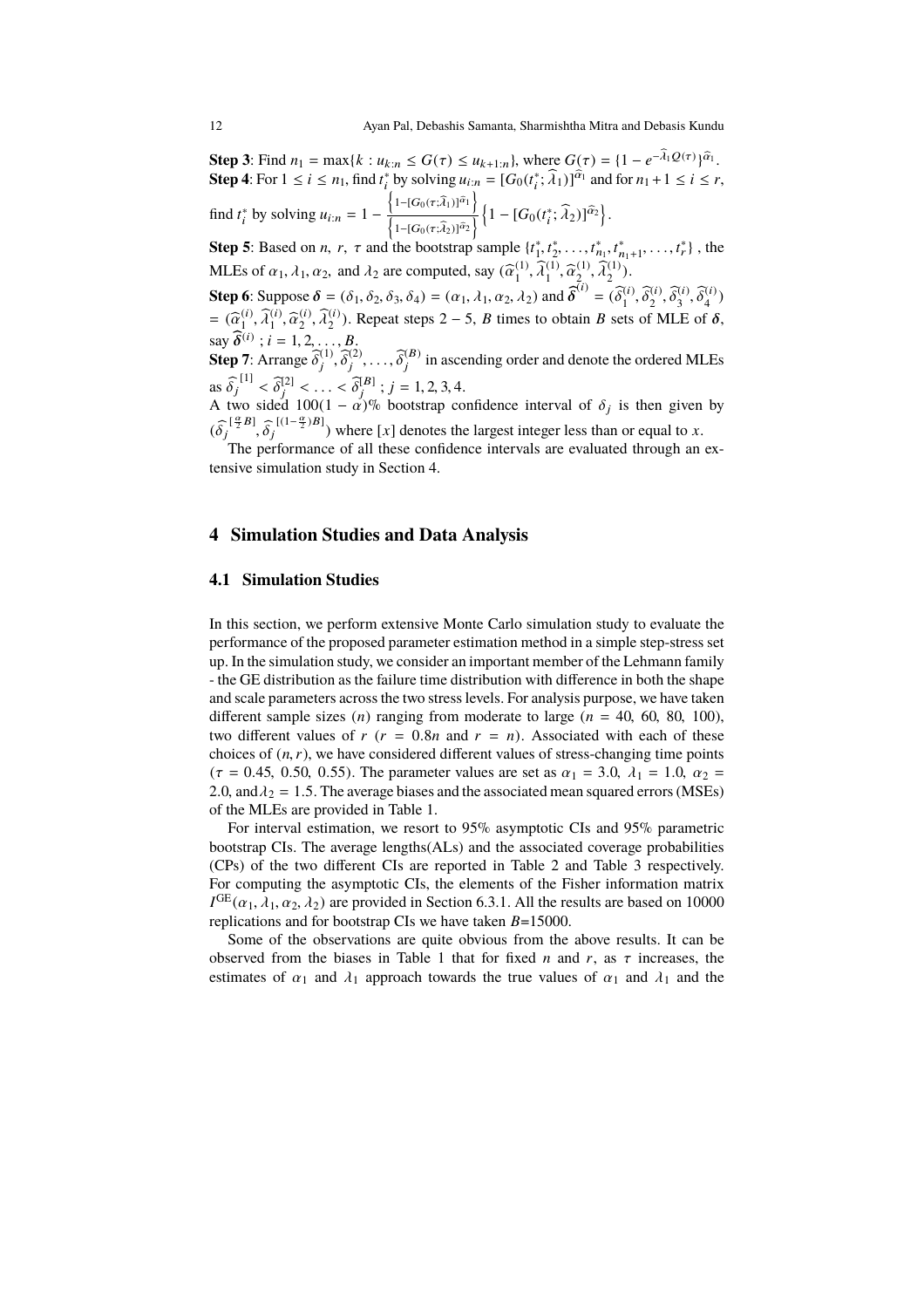corresponding MSEs decrease. On the other hand, as expected, one observes exactly the opposite behavior for the estimates of  $\alpha_2$  and  $\lambda_2$ . Again for fixed *n*, as *r* increases we can see the improved behavior of the estimates and MSEs of  $\alpha_2$  and  $\lambda_2$ . For fixed  $(r, \tau)$ , as the sample size grows, the MLEs approach the true values and the corresponding MSEs decrease. It indicates the asymptotic consistency property of the MLEs. The performance of both types of CIs are quite satisfactory in terms of CP. For fixed *n* and *r*, as  $\tau$  increases, the average lengths of  $\alpha_1$  and  $\lambda_1$  decrease, while under same conditions, the average lengths of  $\alpha_2$  and  $\lambda_2$  increase. As the sample size increases, the average lengths of all the model parameters decrease, which is also quite expected.

**Table 1:** Biases and MSEs of MLEs of model parameters.

|    |   |        | $\alpha_1$  |            | $\lambda_1$ |     | $\alpha_2$                                                          |            | $\lambda_2$ |            |
|----|---|--------|-------------|------------|-------------|-----|---------------------------------------------------------------------|------------|-------------|------------|
| n  | r | $\tau$ | <b>Bias</b> | <b>MSE</b> | Bias        | MSE | <b>Bias</b>                                                         | <b>MSE</b> | <b>Bias</b> | <b>MSE</b> |
|    |   |        |             |            |             |     |                                                                     |            |             |            |
| 40 |   |        |             |            |             |     | 32 0.45 0.3364 1.8161 0.6881 0.8821 0.5698 2.5607 0.0904 0.1631     |            |             |            |
|    |   |        |             |            |             |     | 0.50 0.2974 1.7611 0.5199 0.6048 0.6046 2.6813 0.0838 0.1714        |            |             |            |
|    |   |        |             |            |             |     | 0.55 0.2884 1.7503 0.3981 0.4416 0.6178 2.7907 0.0767 0.1825        |            |             |            |
|    |   |        |             |            |             |     |                                                                     |            |             |            |
|    |   |        |             |            |             |     | 40 0.45 0.3492 1.8072 0.6950 0.8885 0.4577 2.1413 0.0698 0.1033     |            |             |            |
|    |   |        |             |            |             |     | 0.50 0.3063 1.7540 0.5242 0.6062 0.4952 2.2976 0.0681 0.1093        |            |             |            |
|    |   |        |             |            |             |     | 0.55 0.3011 1.7650 0.4034 0.4483 0.5150 2.4648 0.0604 0.1095        |            |             |            |
|    |   |        |             |            |             |     |                                                                     |            |             |            |
| 60 |   |        |             |            |             |     | 48 0.45 0.3004 1.7216 0.4288 0.5312 0.4852 2.1975 0.0771 0.1302     |            |             |            |
|    |   |        |             |            |             |     | 0.50 0.2643 1.6982 0.2949 0.3776 0.5103 2.3723 0.0722 0.1207        |            |             |            |
|    |   |        |             |            |             |     | 0.55 0.2699 1.6887 0.2118 0.2942 0.5274 2.4894 0.0635 0.1217        |            |             |            |
|    |   |        |             |            |             |     |                                                                     |            |             |            |
|    |   |        |             |            |             |     | 60 0.45 0.2734 1.6581 0.4184 0.5130 0.3825 1.7558 0.0602 0.0836     |            |             |            |
|    |   |        |             |            |             |     | 0.50 0.2516 1.6376 0.2927 0.3695 0.4240 1.9755 0.0583 0.0847        |            |             |            |
|    |   |        |             |            |             |     | 0.55 0.2210 1.6105 0.1925 0.2807 0.4320 2.1076 0.0516 0.0891        |            |             |            |
|    |   |        |             |            |             |     |                                                                     |            |             |            |
| 80 |   |        |             |            |             |     | 64 0.45 0.2606 1.6678 0.2821 0.3935 0.4099 1.8933 0.0619 0.1023     |            |             |            |
|    |   |        |             |            |             |     | 0.50 0.2410 1.5942 0.1741 0.2883 0.4519 2.1073 0.0629 0.1030        |            |             |            |
|    |   |        |             |            |             |     | 0.55 0.2325 1.5960 0.1143 0.2388 0.4848 2.2681 0.0607 0.0967        |            |             |            |
|    |   |        |             |            |             |     |                                                                     |            |             |            |
|    |   |        |             |            |             |     | 80 0.45 0.2585 1.6335 0.2812 0.3882 0.2711 1.3723 0.0388 0.0668     |            |             |            |
|    |   |        |             |            |             |     | 0.50 0.2302 1.6258 0.1780 0.2956 0.3177 1.5895 0.0397 0.0668        |            |             |            |
|    |   |        |             |            |             |     | 0.55 0.2186 1.5247 0.1127 0.2325 0.3844 1.8279 0.0470 0.0670        |            |             |            |
|    |   |        |             |            |             |     |                                                                     |            |             |            |
|    |   |        |             |            |             |     | 100 80 0.45 0.2424 1.6052 0.1968 0.3290 0.3473 1.6198 0.0549 0.0935 |            |             |            |
|    |   |        |             |            |             |     | 0.50 0.2196 1.5334 0.1175 0.2570 0.3990 1.8790 0.0544 0.0898        |            |             |            |
|    |   |        |             |            |             |     | 0.55 0.2206 1.4764 0.0753 0.2129 0.4428 2.0723 0.0561 0.0848        |            |             |            |
|    |   |        |             |            |             |     | 100 0.45 0.2315 1.5871 0.1937 0.3263 0.2379 1.1450 0.0348 0.0566    |            |             |            |
|    |   |        |             |            |             |     | 0.50 0.2518 1.5701 0.1304 0.2626 0.2665 1.3618 0.0375 0.0569        |            |             |            |
|    |   |        |             |            |             |     | 0.55 0.2381 1.5151 0.0793 0.2170 0.3118 1.5766 0.0375 0.0570        |            |             |            |
|    |   |        |             |            |             |     |                                                                     |            |             |            |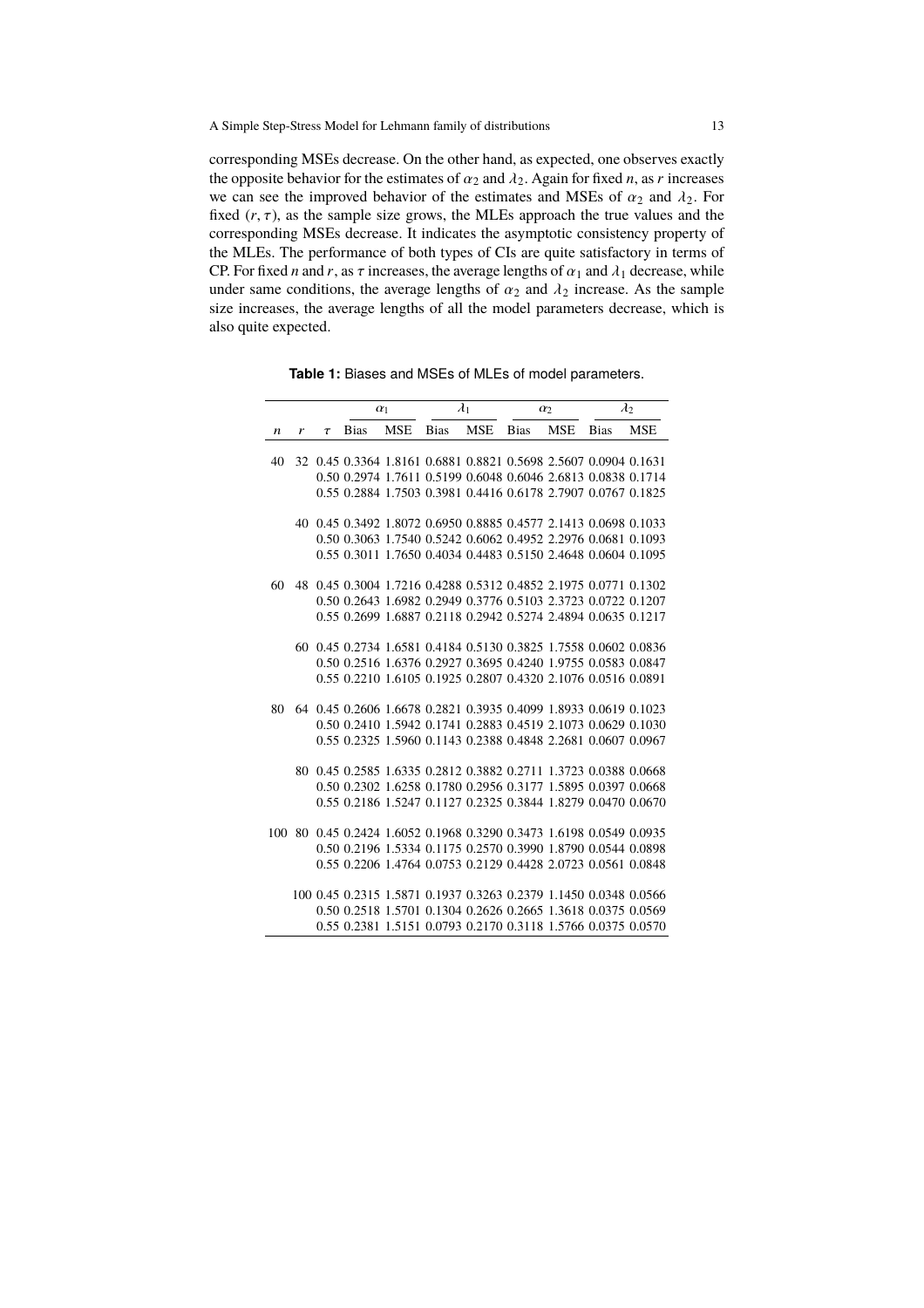**Table 2:** CP and AL of 95 % asymptotic CIs of the model parameters.

|                  |   |        | $\alpha_1$                                                          |    | $\lambda_1$ |    | $\alpha_2$ |    | $\lambda_2$ |     |
|------------------|---|--------|---------------------------------------------------------------------|----|-------------|----|------------|----|-------------|-----|
| $\boldsymbol{n}$ | r | $\tau$ | CP                                                                  | AL | CP          | AL | CP         | AL | CP          | AI. |
| 40               |   |        | 32 0.45 0.9549 8.3843 0.9980 4.0943 0.9997 8.8531 0.9955 2.1452     |    |             |    |            |    |             |     |
|                  |   |        | 0.50 0.9503 8.2463 0.9969 3.6549 0.9997 9.9223 0.9962 2.2166        |    |             |    |            |    |             |     |
|                  |   |        | 0.55 0.9496 8.1102 0.9942 3.2972 0.9998 9.9766 0.9974 2.2837        |    |             |    |            |    |             |     |
|                  |   |        | 40 0.45 0.9558 8.4811 0.9980 4.1150 0.9949 6.9413 0.9862 1.5422     |    |             |    |            |    |             |     |
|                  |   |        | 0.50 0.9570 8.2816 0.9961 3.6664 0.9991 7.8038 0.9886 1.5818        |    |             |    |            |    |             |     |
|                  |   |        |                                                                     |    |             |    |            |    |             |     |
|                  |   |        | 0.55 0.9772 7.9878 0.9927 3.2748 0.9998 8.6274 0.9906 1.6057        |    |             |    |            |    |             |     |
| 60               |   |        | 48 0.45 0.9494 7.8394 0.9906 3.5575 0.9964 6.9265 0.9934 1.6912     |    |             |    |            |    |             |     |
|                  |   |        | 0.50 0.9465 7.6278 0.9839 3.1531 0.9988 7.8597 0.9963 1.7511        |    |             |    |            |    |             |     |
|                  |   |        | 0.55 0.9500 7.3855 0.9804 2.8270 0.9990 8.7875 0.9963 1.8054        |    |             |    |            |    |             |     |
|                  |   |        | 60 0.45 0.9491 7.7510 0.9912 3.5374 0.9822 5.5080 0.9834 1.2324     |    |             |    |            |    |             |     |
|                  |   |        | 0.50 0.9477 7.6035 0.9838 3.1512 0.9921 6.1893 0.9873 1.2606        |    |             |    |            |    |             |     |
|                  |   |        | 0.55 0.9393 7.3490 0.9772 2.8164 0.9973 6.8647 0.9874 1.2907        |    |             |    |            |    |             |     |
|                  |   |        |                                                                     |    |             |    |            |    |             |     |
| 80               |   |        | 64 0.45 0.9468 7.3980 0.9798 3.2116 0.9899 5.8899 0.9899 1.4351     |    |             |    |            |    |             |     |
|                  |   |        | 0.50 0.9448 7.1114 0.9709 2.8329 0.9968 6.6501 0.9956 1.4868        |    |             |    |            |    |             |     |
|                  |   |        | 0.55 0.9467 6.8140 0.9665 2.5261 0.9995 7.5039 0.9966 1.5437        |    |             |    |            |    |             |     |
|                  |   |        | 80 0.45 0.9469 7.3705 0.9801 3.2015 0.9687 4.6845 0.9686 1.0560     |    |             |    |            |    |             |     |
|                  |   |        | 0.50 0.9472 7.1696 0.9731 2.8496 0.9817 5.2523 0.9819 1.0811        |    |             |    |            |    |             |     |
|                  |   |        | 0.55 0.9506 6.8342 0.9666 2.5317 0.9894 5.8523 0.9868 1.1048        |    |             |    |            |    |             |     |
|                  |   |        |                                                                     |    |             |    |            |    |             |     |
|                  |   |        | 100 80 0.45 0.9431 7.0682 0.9677 2.9701 0.9808 5.2058 0.9868 1.2756 |    |             |    |            |    |             |     |
|                  |   |        | 0.50 0.9455 6.6814 0.9609 2.6011 0.9918 5.8950 0.9941 1.3208        |    |             |    |            |    |             |     |
|                  |   |        | 0.55 0.9467 6.3581 0.9547 2.3077 0.9967 6.6584 0.9948 1.3736        |    |             |    |            |    |             |     |
|                  |   |        | 100 0.45 0.9484 7.0957 0.9702 2.9746 0.9664 4.1607 0.9646 0.9394    |    |             |    |            |    |             |     |
|                  |   |        | 0.50 0.9455 6.6820 0.9632 2.6017 0.9777 4.6742 0.9755 0.9626        |    |             |    |            |    |             |     |
|                  |   |        | 0.55 0.9458 6.3185 0.9568 2.3027 0.9812 5.1905 0.9795 0.9860        |    |             |    |            |    |             |     |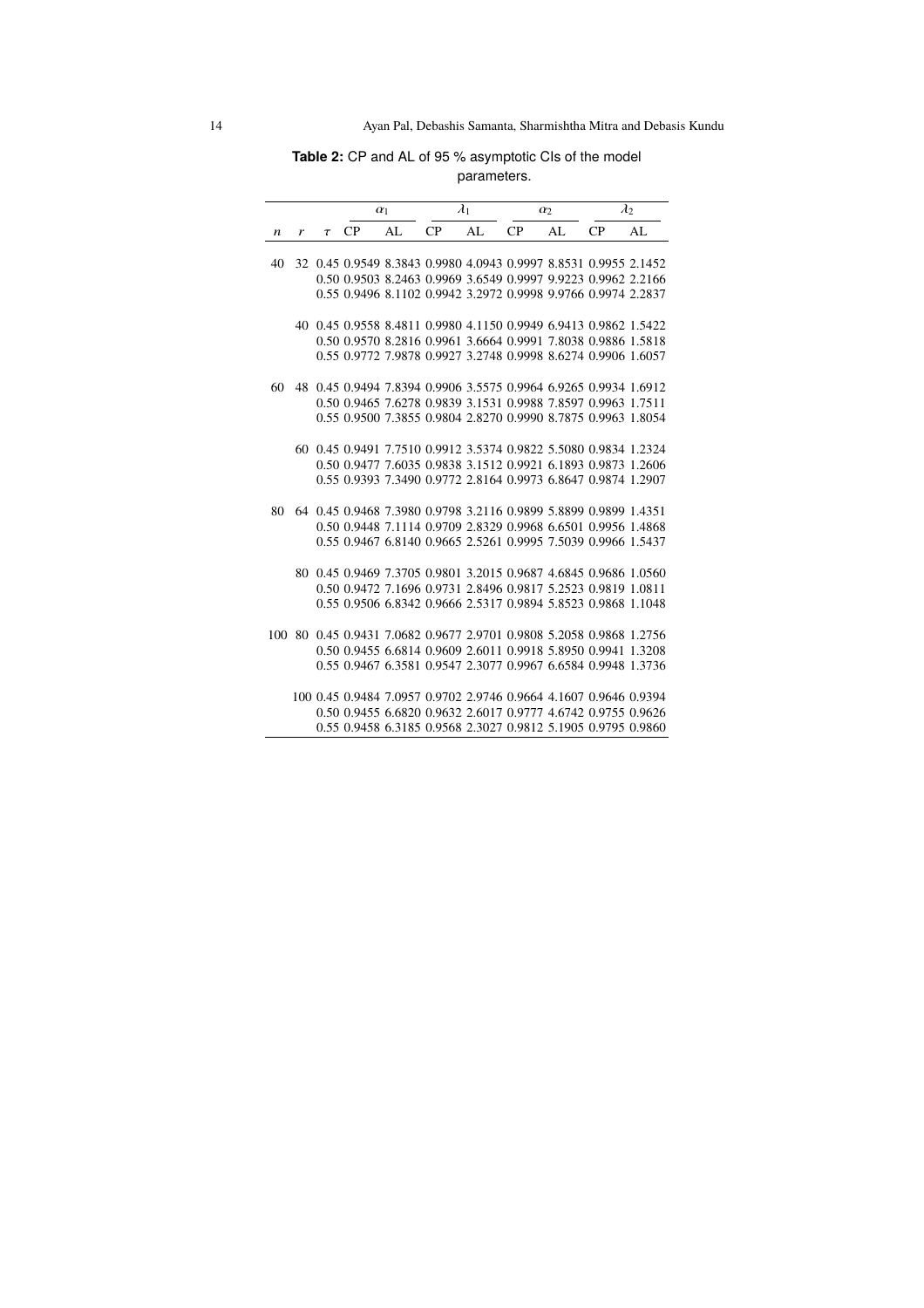**Table 3:** CP and AL of 95 % bootstrap CIs of the model parameters.

|                  |   |        | $\alpha_1$                                                          |     | $\lambda_1$ |    | $\alpha$ |    | $\lambda_2$ |     |
|------------------|---|--------|---------------------------------------------------------------------|-----|-------------|----|----------|----|-------------|-----|
| $\boldsymbol{n}$ | r | $\tau$ | CP                                                                  | AI. | CP          | AL | CP       | AL | CP          | AI. |
| 40               |   |        | 32 0.45 0.9993 5.6187 0.8156 2.7256 0.9976 6.7509 0.9843 1.6206     |     |             |    |          |    |             |     |
|                  |   |        | 0.50 0.9994 5.6028 0.8628 2.5029 0.9928 6.9105 0.9827 1.6209        |     |             |    |          |    |             |     |
|                  |   |        | 0.55 0.9996 5.5967 0.8700 2.2507 0.9996 7.0273 0.9906 1.6227        |     |             |    |          |    |             |     |
|                  |   |        |                                                                     |     |             |    |          |    |             |     |
|                  |   |        | 40 0.45 0.9990 5.6346 0.8176 2.7304 0.9776 6.1875 0.9593 1.3525     |     |             |    |          |    |             |     |
|                  |   |        | 0.50 0.9996 5.6229 0.8330 2.4722 0.9923 6.4338 0.9700 1.3533        |     |             |    |          |    |             |     |
|                  |   |        | 0.55 0.9996 5.6046 0.8800 2.2555 0.9963 6.6588 0.9763 1.3675        |     |             |    |          |    |             |     |
| 60               |   |        | 48 0.45 0.9986 5.5270 0.8850 2.4634 0.9733 6.1632 0.9686 1.4139     |     |             |    |          |    |             |     |
|                  |   |        | 0.50 0.9993 5.5029 0.9400 2.2253 0.9876 6.4390 0.9820 1.4141        |     |             |    |          |    |             |     |
|                  |   |        | 0.55 0.9973 5.4828 0.9773 2.0406 0.9976 6.6909 0.9870 1.4210        |     |             |    |          |    |             |     |
|                  |   |        |                                                                     |     |             |    |          |    |             |     |
|                  |   |        | 60 0.45 0.9993 5.5175 0.8810 2.4599 0.9536 5.4065 0.9490 1.1519     |     |             |    |          |    |             |     |
|                  |   |        | 0.50 0.9990 5.5080 0.9356 2.2284 0.9686 5.7482 0.9566 1.1545        |     |             |    |          |    |             |     |
|                  |   |        | 0.55 0.9996 5.4862 0.9763 2.0467 0.9786 6.0299 0.9636 1.1548        |     |             |    |          |    |             |     |
| 80               |   |        | 64 0.45 0.9996 5.4548 0.9486 2.2963 0.9696 5.6035 0.9636 1.2732     |     |             |    |          |    |             |     |
|                  |   |        | 0.50 0.9900 5.4083 0.9830 2.0855 0.9783 5.9800 0.9670 1.2742        |     |             |    |          |    |             |     |
|                  |   |        | 0.55 0.9976 5.3813 0.9900 1.9152 0.9866 6.3047 0.9763 1.2767        |     |             |    |          |    |             |     |
|                  |   |        |                                                                     |     |             |    |          |    |             |     |
|                  |   |        | 80 0.45 0.9883 5.4617 0.9503 2.3050 0.9543 4.7643 0.9436 1.0108     |     |             |    |          |    |             |     |
|                  |   |        | 0.50 0.9890 5.4203 0.9810 2.0881 0.9560 5.2115 0.9510 1.0143        |     |             |    |          |    |             |     |
|                  |   |        | 0.55 0.9866 5.3690 0.9856 1.9179 0.9646 5.5305 0.9493 1.0800        |     |             |    |          |    |             |     |
|                  |   |        | 100 80 0.45 0.9890 5.3960 0.9813 2.1937 0.9583 5.1345 0.9560 1.1724 |     |             |    |          |    |             |     |
|                  |   |        | 0.50 0.9883 5.3445 0.9893 1.9904 0.9650 5.5649 0.9586 1.1722        |     |             |    |          |    |             |     |
|                  |   |        | 0.55 0.9843 5.2703 0.9890 1.8300 0.9750 5.9379 0.9680 1.1726        |     |             |    |          |    |             |     |
|                  |   |        |                                                                     |     |             |    |          |    |             |     |
|                  |   |        | 100 0.45 0.9890 5.3952 0.9826 2.1945 0.9560 4.2940 0.9530 0.9216    |     |             |    |          |    |             |     |
|                  |   |        | 0.50 0.9850 5.3325 0.9800 1.9885 0.9620 4.6512 0.9526 0.9217        |     |             |    |          |    |             |     |
|                  |   |        | 0.55 0.9833 5.2506 0.9866 1.8265 0.9613 5.0611 0.9453 0.9260        |     |             |    |          |    |             |     |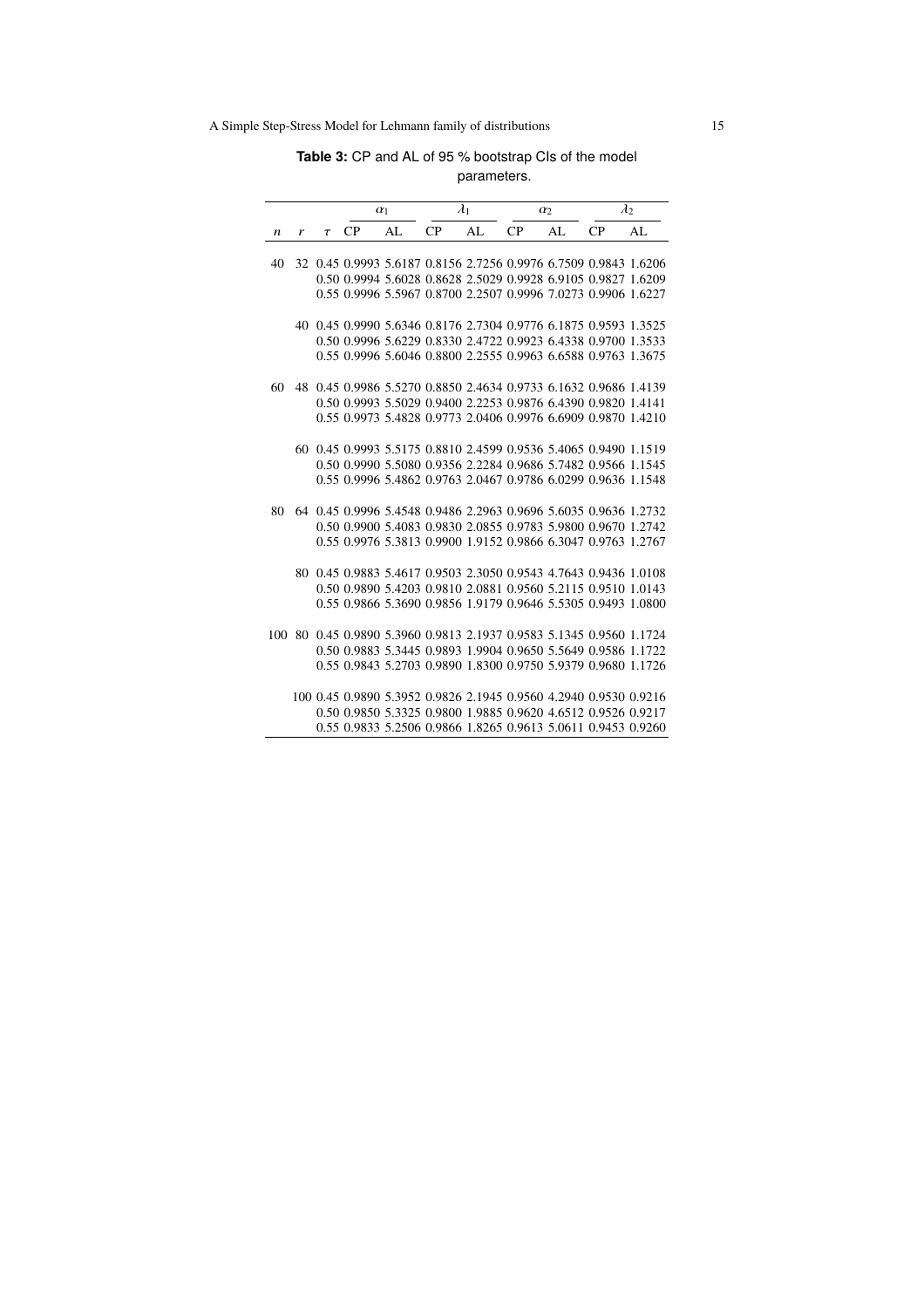### **4.2 Data Analysis**

#### **4.2.1 Fish data set**

In this section, we consider a real life step-stress fish data set obtained from [8]. A sample of 15 fish swum at initial flow rate 15 cm/sec. The time at which a fish could not maintain its position is recorded as its failure time. To ensure an early failure, the stress level was increased (flow rate by 5 cm/sec) at time 110, 130, 150 and 170 minutes, respectively. The observed failure time data is presented in Table 4 below.

#### **Table 4:** Fish Data Set

| Stress level   | Failure times                                  |
|----------------|------------------------------------------------|
| S <sub>1</sub> | 91.00, 93.00, 94.00, 98.20                     |
| $S_2$          | 115.81, 116.00, 116.50, 117.25, 126.75, 127.50 |
| $S_3$          | No failures                                    |
| $S_4$          | 154.33, 159.50, 164.00                         |
| S <sub>5</sub> | 184.14. 188.33                                 |

There are five stress levels and number of failures at each stress level is 4, 6, 0, 3 and 2, respectively. For our analysis purpose, we consider it as a simple step-stress data merging the first two stress levels to a single stress level and the remaining stress levels to another single stress level. For computational purpose, we have subtracted 80 from each data points, divide them by 150 and then analyze the data with  $n = r = 15$ ,  $\tau = 0.33$ . Here, we consider the complete sample for analysis purpose and stop at the 15− th failure to facilitate the Type-II censoring.

As a choice of the failure time distribution, we consider three members (GE, GR and EP) of the Lehmann family of distributions. All these three distributions are fitted to the Fish data set assuming difference in both the shape and scale parameters at each of the two stress levels. MLEs of the model parameters are obtained by solving one dimensional optimization problems. The MLEs of the model parameters, the Kolmogorov-Smirnov (K-S) distances between the fitted and the empirical distribution functions and the p-values for the K-S test are presented in Table 5. 90%, 95%, and 99%, bootstrap CIs are presented in Table 6.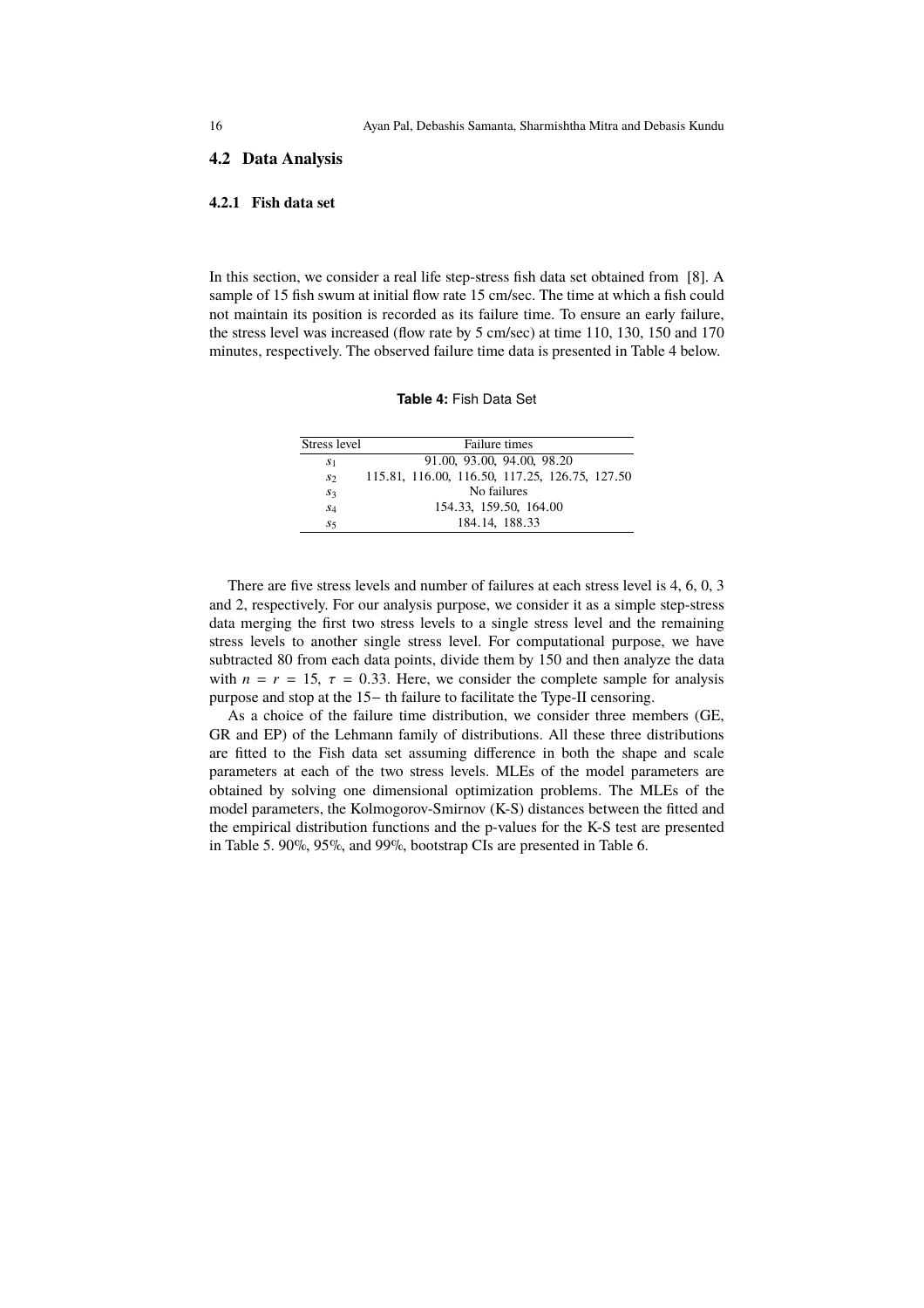| Model |                             | MLEs       | K-S Statistics   p-value |        |  |  |
|-------|-----------------------------|------------|--------------------------|--------|--|--|
|       |                             |            |                          |        |  |  |
| GE    | $\overline{\hat{\alpha}}_1$ | 2.8304     | 0.1833                   | 0.6437 |  |  |
|       | $\widehat{\lambda}_1$       | 5.8775     |                          |        |  |  |
|       | $\widehat{\alpha}$          | 2264.2688  |                          |        |  |  |
|       | $\lambda_{2}$               | 13.8730    |                          |        |  |  |
| GR    | $\overline{\hat{\alpha}}_1$ | 0.9459     | 0.1639                   | 0.7776 |  |  |
|       | $\widetilde{\lambda}_1$     | 9.2678     |                          |        |  |  |
|       | $\widehat{\alpha}$          | 35.1339    |                          |        |  |  |
|       | $\lambda_2$                 | 11.3299    |                          |        |  |  |
| EP    | $\widehat{\alpha}_1$        | 3.3031     | 0.1901                   | 0.6022 |  |  |
|       | $\widetilde{\lambda}_1$     | 7.2645     |                          |        |  |  |
|       | $\widehat{\alpha}$          | 17876.6484 |                          |        |  |  |
|       | $\lambda_2$                 | 22.1745    |                          |        |  |  |

**Table 5:** MLEs, K-S statistics and the corresponding p-values of the Fish data set

| Table 6: Bootstrap CIs of parameters based on the Fish data set |
|-----------------------------------------------------------------|
|-----------------------------------------------------------------|

|                |        | $\alpha_1$ |                              | $\lambda_1$ |                       | $\alpha$                      |                                                                 | $\lambda_2$ |                |
|----------------|--------|------------|------------------------------|-------------|-----------------------|-------------------------------|-----------------------------------------------------------------|-------------|----------------|
| Model Level LL |        |            | UL.                          | LL.         | UL.                   | LL.                           | UL.                                                             | LL.         | UL.            |
|                |        |            |                              |             |                       |                               |                                                                 |             |                |
| GE             | $90\%$ |            |                              |             |                       |                               | 1.4493 8.5005 2.9325 9.7810 976.3842 4129.729 11.7081 15.4846   |             |                |
|                | 95%    |            |                              |             |                       |                               | 1,2838 10,7785 2,4991 10,6449 938,3585 4315,795 11,4094 15,8299 |             |                |
|                | $99\%$ |            |                              |             |                       |                               | 1.0355 16.1782 1.6474 12.1417 907.2052 4460.666 10.7977 16.5033 |             |                |
|                |        |            |                              |             |                       |                               |                                                                 |             |                |
|                |        |            |                              |             |                       |                               |                                                                 |             |                |
| GR             | 90%    | 0.5371     |                              |             |                       | 1.6997 3.1702 13.1903 12.3428 | 88.2046                                                         |             | 7.6982 15.2679 |
|                | 95%    | 0.4878     |                              |             | 1.9145 2.3662 13.5989 | 11.1726                       | 93.8493                                                         | 7.2067      | 16.0640        |
|                | $99\%$ |            | 0.4097 2.4103 1.5100 13.9127 |             |                       | 10.2514                       | 98.6554                                                         | 6.4699      | 17.8533        |
|                |        |            |                              |             |                       |                               |                                                                 |             |                |
| EP             | $90\%$ |            |                              |             |                       |                               | 1.6466 10.1209 3.7740 11.8878 12572.91 28660.54 20.2098 24.1174 |             |                |
|                | 95%    |            |                              |             |                       |                               | 1.4745 12.6201 3.2021 12.7611 12284.68 29350.65 19.7901 24.4845 |             |                |
|                | $99\%$ |            |                              |             |                       |                               | 1.1784 17.2071 2.0931 14.5229 12052.65 29883.83 18.9644 25.2057 |             |                |

Examining the K-S statistics and the p-values, it is observed that although all the three distributions fit the data well, the GR distribution has a better fit than the other two distributions. The plot of the empirical distribution function along with the fitted distribution function based on the GR fit is provided in Figure 1.

In Figure 2 and Figure 3, we have provided the plots for the profile likelihood functions of  $\lambda_1$  and  $\lambda_2$  respectively. It is observed that both the functions are unimodal functions of the respective parameters.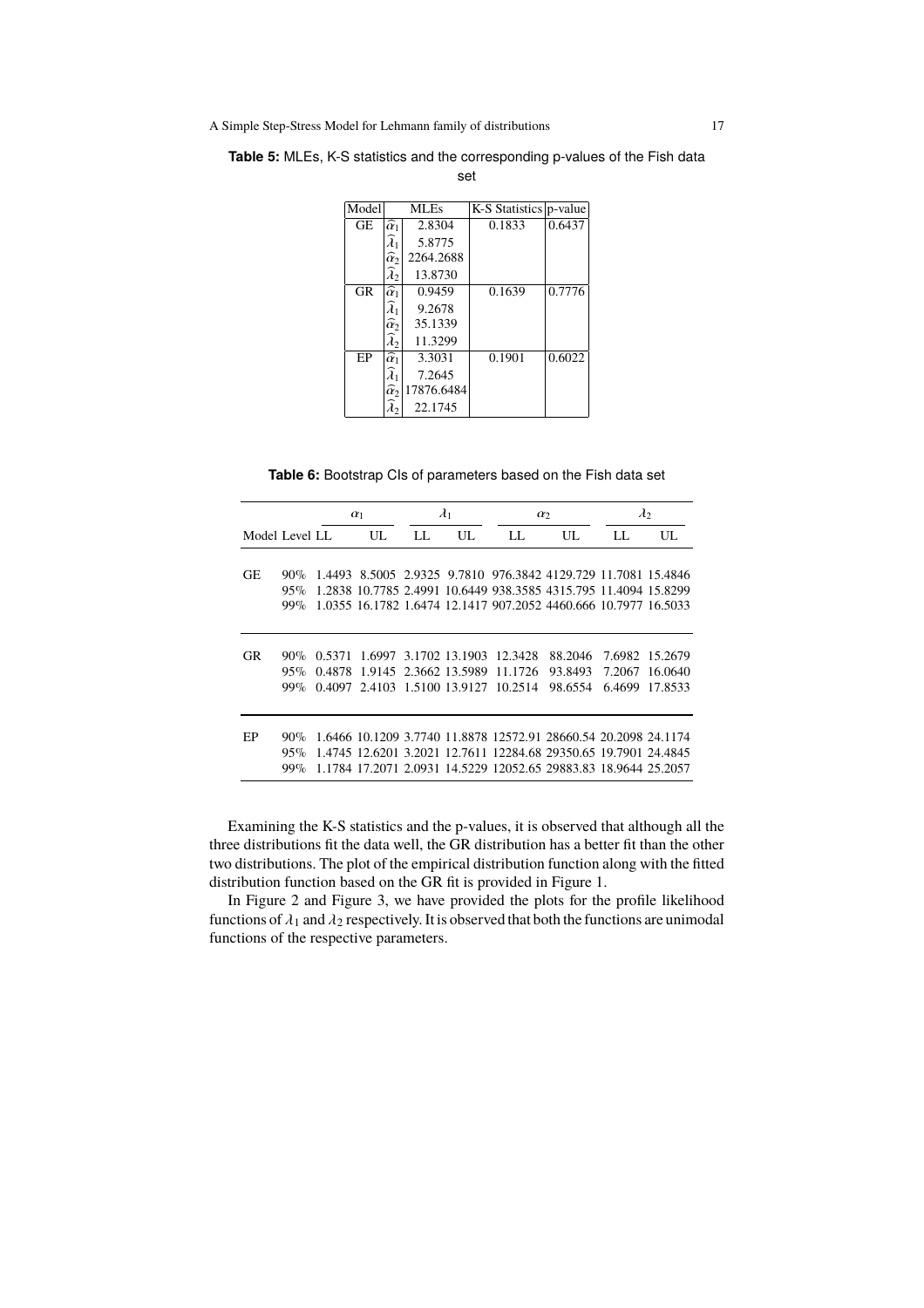

Comparison of Empirical CDF and Fitted CDF

**Fig. 1:** Plot of empirical and fitted CDFs of Fish data set assuming GR distribution.



**Fig. 2:** Unimodality of the profile log-likelihood function of  $\lambda_1$  for Fish data set assuming GR distribution.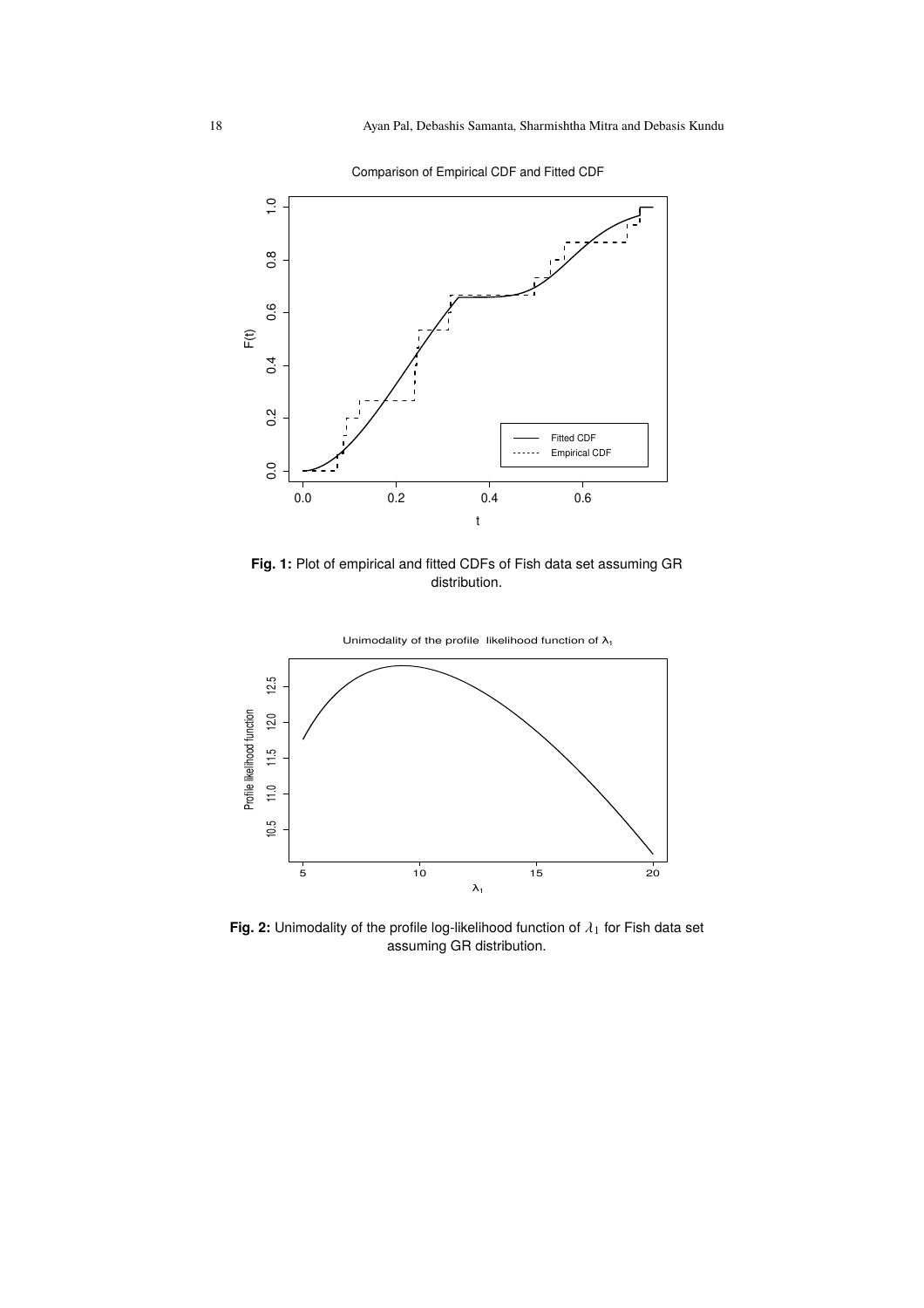Unimodality of the profile likelihood function of  $\lambda_2$ 



**Fig. 3:** Unimodality of the profile log-likelihood function of  $\lambda_2$  for Fish data set assuming GR distribution.

One may be interested to know whether we can analyze the same data assuming equality of the shape or equality of the scale parameters. For this purpose, we perform the corresponding likelihood ratio based tests. First, we want to test the following hypothesis.

**A.**  $H_o: \alpha_1 = \alpha_2$  **vs**  $H_1: \alpha_1 \neq \alpha_2$ .

Under  $H_o$ , the MLEs are  $\tilde{\alpha} = 1.0367$ ,  $\tilde{\lambda}_1 = 10.0857$ ,  $\tilde{\lambda}_2 = 3.9102$ . The likelihood ratio test (*LRT*) statistic and −2*lnLRT* are obtained as 0.0896 and 4.8245, respectively and the corresponding *p* value is 0.0280. Thus, we reject the null hypothesis in this case at 5% level of significance.

Now we consider the following testing problem.

**B.**  $H_o: \lambda_1 = \lambda_2$  **vs**  $H_1: \lambda_1 \neq \lambda_2$ .

Under  $H_0$ , the MLEs are :  $\tilde{a}_1 = 1.0125$ ,  $\tilde{a}_2 = 26.6399$ ,  $\tilde{\lambda} = 10.3797$ . The likelihood ratio test (*LRT*) statistic and −2*lnLRT* are obtained as 0.9490 and 0.1045, respectively. The corresponding *p* value is 0.7464. Thus, in this case, we accept the null hypothesis.

The two testing procedures lead us to assume difference in shape parameters and equality in scale parameters and carry on the appropriate analysis assuming the GR distribution. Assuming different shape parameters and common scale parameters, the MLEs of the model parameters are obtained as  $\hat{\alpha}_1 = 1.0125$ ,  $\hat{\alpha}_2 = 26.6399$ ,  $\hat{\lambda}$  = 10.3797. As a measure of the goodness of fit we have computed the K-S statistics and the associated *p*-value. The K-S distance and the associated *p*-value are obtained as 0.1753 and 0.7023, respectively. It indicates a good fit of the given data. The plot of the empirical v/s the fitted CDFs is shown in Figure 4. 90%, 95%, and 99% asymptotic and bootstrap CIs of the model parameters are given in Table 7. The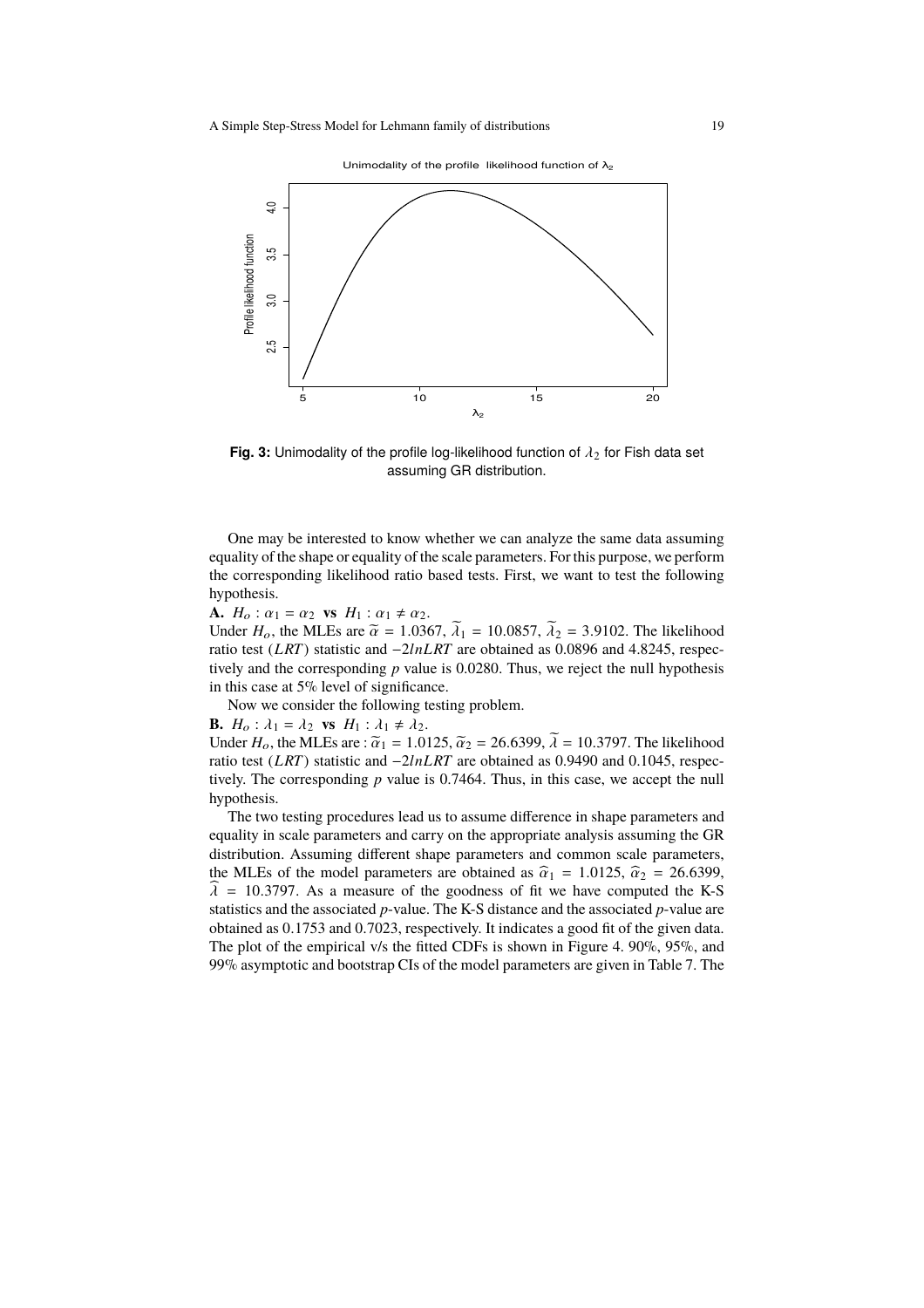elements of the associated Fisher Information matrix  $I_{\text{sc}}^{\text{GR}}(\alpha_1, \lambda, \alpha_2)$  are provided in Section 6.3.2.



Comparison of Empirical CDF and Fitted CDF

**Fig. 4:** Plot of empirical and fitted CDFs of Fish data set assuming GR distribution with different shape parameters and common scale parameter.

|                                             |          | $\alpha_1$ |     |                                                                                                                                                   | $\lambda$ | $\alpha$ |                                     |
|---------------------------------------------|----------|------------|-----|---------------------------------------------------------------------------------------------------------------------------------------------------|-----------|----------|-------------------------------------|
| CI.                                         | Level LL |            | UL. | LL.                                                                                                                                               | UL.       | LL.      | UЦ.                                 |
| Asymptotic 95% 0.3788 4.1556 16.6038 1.6461 |          |            |     | 90% 0.4807 1.5442 5.1565 15.6028<br>99% 0.1796 1.8453 2.1995 18.5500                                                                              |           |          | 0 72.0466<br>0 80.7481<br>0 97.7535 |
| <b>Bootstrap</b>                            | $99\%$   |            |     | 90% 0.6674 1.8023 6.8463 14.1895 8.3102 62.6906<br>95% 0.6159 2.0243 6.2858 14.9762 6.7643 66.2360<br>0.5307 2.5515 5.3487 16.6555 4.3802 69.2758 |           |          |                                     |

**Table 7:** Asymptotic and Bootstrap CIs of Fish data Set.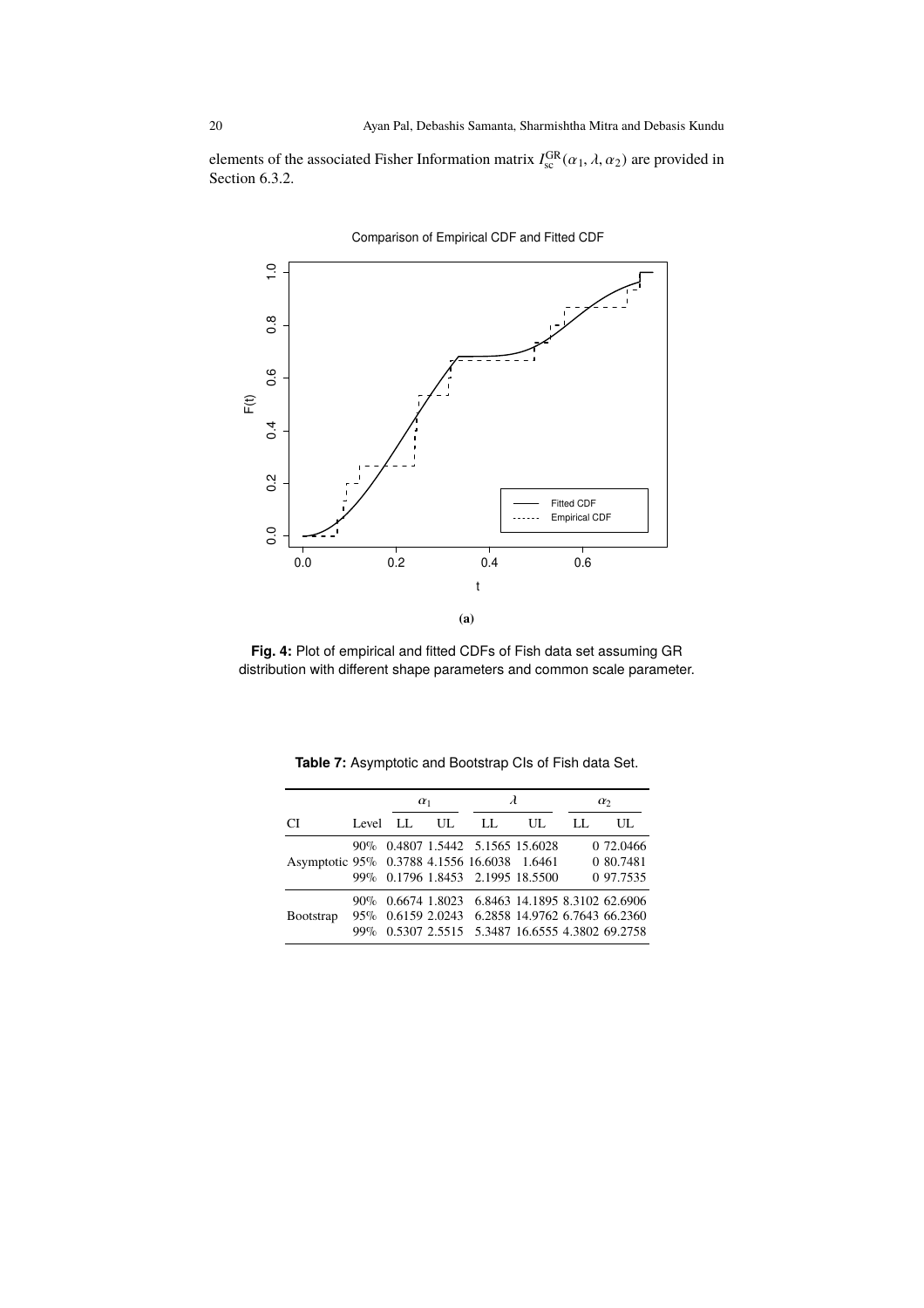### **5 Conclusion**

In this chapter, we have considered the likelihood inference of a simple-step stress model under Type-II censoring, when the lifetime distribution at each of the stress levels belongs to the Lehmann family of distributions. To relate the distributions at the two stress levels, a failure rate based SSALT model is proposed. Further, all the underlying two parameters (especially the shape parameter) of the lifetime distribution are allowed to vary across the stress levels, which makes this model a flexible one. In case of Type-II censoring, the MLEs of the model parameters can be obtained by solving a one-dimensional and a two-dimensional optimization problems. Again, in the complete sample case, inference becomes much simplified in terms of dimension reduction, as expected. The MLEs can then be obtained by solving two one-dimensional optimization problems. Due to absence of closed form solutions of the likelihood equations, the asymptotic and the bootstrap CIs have been obtained here. Performance of the proposed model for analyzing time to failure data has been evaluated through an extensive simulation study considering GE distribution, an important distribution of the Lehmann family. From the simulation study, it has been observed that the estimators are consistent and the CPs of the different CIs are close to the nominal values. A real data set is analyzed for illustrative purpose. It has been observed that different members of the general family the model fit the data set quite well.

Though we have only considered the Type-II censoring here, the data set from other censoring schemes can also be analyzed in a similar way. Again, not restricting to a simple step-stress model, the analysis can be easily be extended to a multiple step-stress scenario. In this work, we have only considered the classical inference of the proposed model. However, it would be interesting to work on the Bayesian analysis of the proposed model. The order restricted inference can also be considered for this model. More work is needed along these directions.

**Acknowledgements** The authors would like to thank the reviewers for their constructive comments which had helped to improve the manuscript significantly.

# **6 Appendix**

#### **6.1 Lehmann Family of Distributions**

#### **6.1.1 Normal Equations for the Type-II Censoring case**

The normal equations associated with the log-likelihood function (13) are given by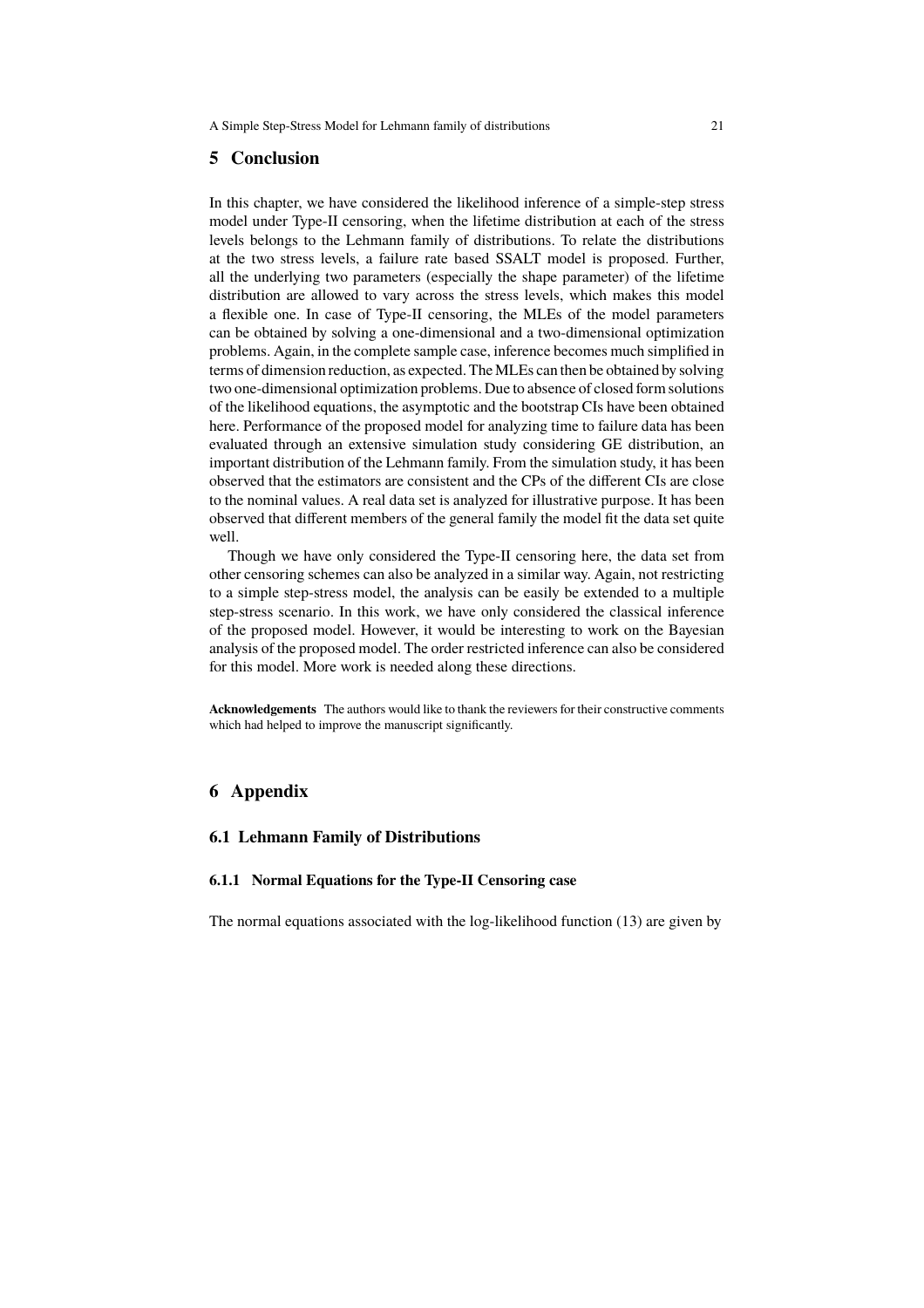22 Ayan Pal, Debashis Samanta, Sharmishtha Mitra and Debasis Kundu

$$
\frac{\partial l^{II}}{\partial \alpha_1} = \frac{n_1}{\alpha_1} + \sum_{k=1}^{n_1} \ln G_0(t_{k:n}; \lambda_1) - \frac{(n - n_1) \{ G_0(\tau; \lambda_1) \}^{\alpha_1} \ln G_0(\tau; \lambda_1)}{1 - \{ G_0(\tau; \lambda_1) \}^{\alpha_1}} = 0, \quad (26)
$$

$$
\frac{\partial l^{II}}{\partial \lambda_1} = (\alpha_1 - 1) \sum_{k=1}^{n_1} \frac{m_0(t_{k:n}; \lambda_1)}{G_0(t_{k:n}; \lambda_1)} - \frac{(n - n_1)\alpha_1 \{G_0(\tau; \lambda_1)\}^{\alpha_1 - 1} m_0(\tau; \lambda_1)}{1 - \{G_0(\tau; \lambda_1)\}^{\alpha_1}} + \sum_{k=1}^{n_1} \frac{n_0(t_{k:n}; \lambda_1)}{g_0(t_{k:n}; \lambda_1)} = 0,
$$
\n(27)

$$
\frac{\partial l^{II}}{\partial \alpha_2} = \frac{n_2}{\alpha_2} - \sum_{k=n_1+1}^{r} \ln G_0(t_{k:n}; \lambda_1) + \frac{(n-n_1)\{G_0(\tau; \lambda_2)\}^{\alpha_2} \ln G_0(\tau; \lambda_2)}{1 - \{G_0(\tau; \lambda_2)\}^{\alpha_2}} - \frac{(n-r)\{G_0(t_{r:n}; \lambda_2)\}^{\alpha_2} \ln G_0(t_{r:n}; \lambda_2)}{1 - \{G_0(t_{r:n}; \lambda_2)\}^{\alpha_2}} = 0,
$$
\n(28)

$$
\frac{\partial l^{II}}{\partial \lambda_2} = (\alpha_2 - 1) \sum_{k=n_1+1}^r \frac{m_0(t_{k:n}; \lambda_2)}{G_0(t_{k:n}; \lambda_2)} + \frac{(n - n_1)\alpha_2 \{G_0(\tau; \lambda_2)\}^{\alpha_2 - 1} m_0(\tau; \lambda_2)}{1 - \{G_0(\tau; \lambda_2)\}^{\alpha_2}} \n+ \sum_{k=n_1+1}^r \frac{n_0(t_{k:n}; \lambda_2)}{g_0(t_{k:n}; \lambda_2)} - \frac{(n - r)\alpha_2 \{G_0(t_{r:n}; \lambda_2)\}^{\alpha_2 - 1} m_0(t_{r:n}; \lambda_2)}{1 - \{G_0(t_{r:n}; \lambda_2)\}^{\alpha_2}} = 0.
$$
\n(29)

where

$$
m_0(.; \lambda_1) = \frac{\partial}{\partial \lambda_1} G_0(.; \lambda_1), \quad n_0(.; \lambda_1) = \frac{\partial}{\partial \lambda_1} g_0(.; \lambda_1),
$$
  

$$
m_0(.; \lambda_2) = \frac{\partial}{\partial \lambda_2} G_0(.; \lambda_2), \quad n_0(.; \lambda_2) = \frac{\partial}{\partial \lambda_2} g_0(.; \lambda_2).
$$

Now multiplying (26) by  $\frac{\alpha_1 m_0(\tau; \lambda_1)}{G_0(\tau; \lambda_1)}$  and (27) by ln  $G_0(\tau; \lambda_1)$ , respectively, we have

$$
\frac{n_1 m_0(\tau; \lambda_1)}{G_0(\tau; \lambda_1)} - \frac{(n - n_1) \alpha_1 \{ G_0(\tau; \lambda_1) \}^{\alpha_1 - 1} m_0(\tau; \lambda_1) \ln G_0(\tau; \lambda_1)}{1 - \{ G_0(\tau; \lambda_1) \}^{\alpha_1}} + \frac{\alpha_1 m_0(\tau; \lambda_1)}{G_0(\tau; \lambda_1)} \sum_{k=1}^{n_1} \ln G_0(t_{k:n}; \lambda_1) = 0, \quad (30)
$$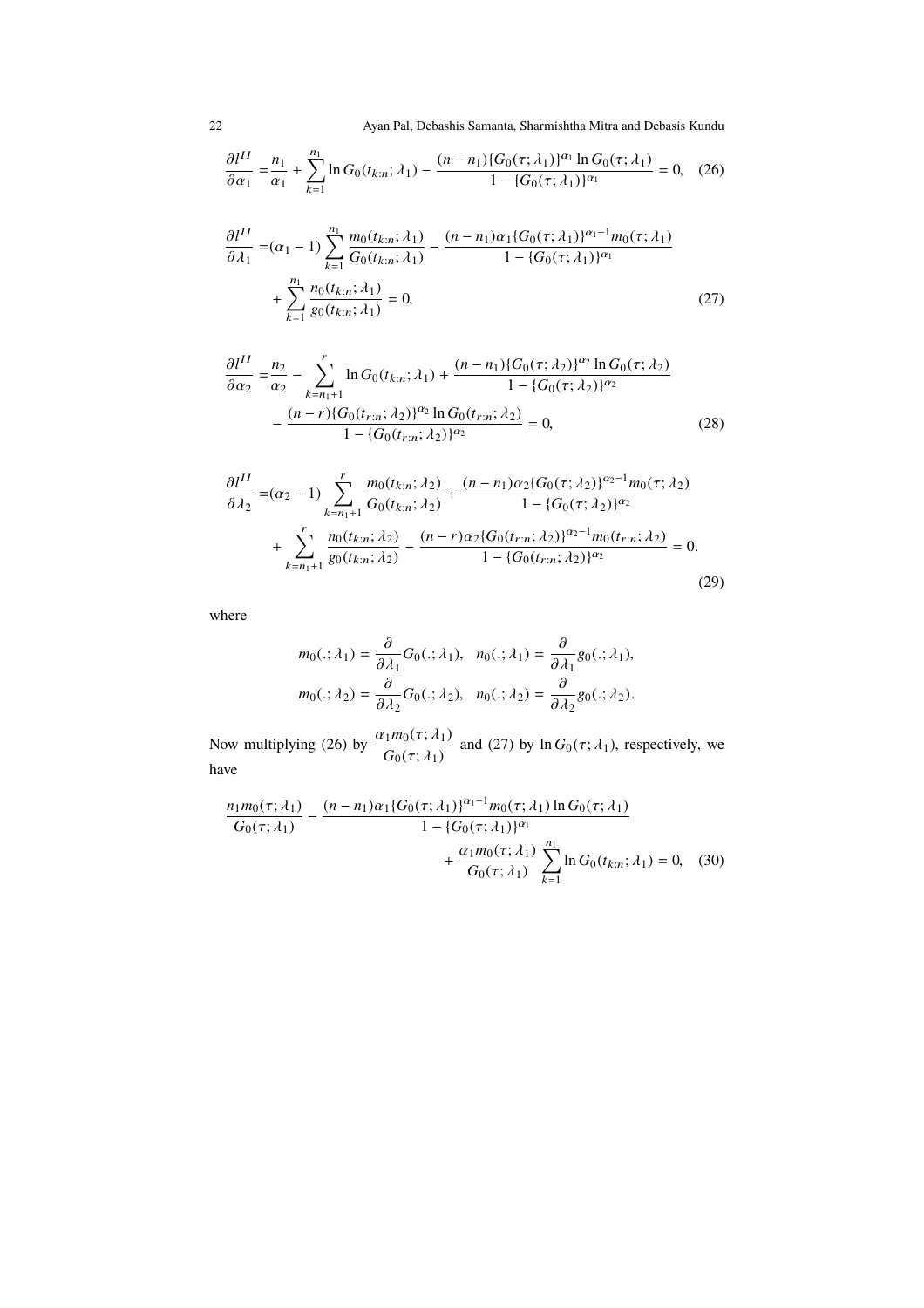$$
-\frac{(n-n_1)\alpha_1\{G_0(\tau;\lambda_1)\}^{\alpha_1-1}m_0(\tau;\lambda_1)\ln G_0(\tau;\lambda_1)}{1-\{G_0(\tau;\lambda_1)\}^{\alpha_1}} + \ln G_0(\tau;\lambda_1)\sum_{k=1}^{n_1}\frac{n_0(t_{k:n};\lambda_1)}{g_0(t_{k:n};\lambda_1)} + (\alpha_1-1)\ln G_0(\tau;\lambda_1)\sum_{k=1}^{n_1}\frac{m_0(t_{k:n};\lambda_1)}{G_0(t_{k:n};\lambda_1)} = 0.
$$
 (31)

Subtracting (31) from (30), and after little simplification, finally we establish the following relation and  $\hat{\alpha}_1(\lambda_1)$  is

$$
\frac{\ln[G_0(\tau;\lambda_1)] \sum\limits_{k=1}^{n_1} \frac{n_o(t_{k:n};\lambda_1)}{g_0(t_{k:n};\lambda_1)} - \frac{n_1 m_o(\tau;\lambda_1)}{G_0(\tau;\lambda_1)} - \ln[G_0(\tau;\lambda_1)] \sum\limits_{k=1}^{n_1} \frac{m_o(t_{k:n};\lambda_1)}{G_0(t_{k:n};\lambda_1)} - \frac{m_o(\tau;\lambda_1)}{G_0(\tau;\lambda_1)} - \ln[G_0(\tau;\lambda_1)] \sum\limits_{k=1}^{n_1} \frac{m_o(t_{k:n};\lambda_1)}{G_0(t_{k:n};\lambda_1)} \tag{32}
$$

# **6.1.2 Normal equations for the Complete Sample case**

$$
\frac{\partial l^{c}}{\partial \alpha_{1}} = \frac{n_{1}}{\alpha_{1}} + \sum_{k=1}^{n_{1}} \ln G_{0}(t_{k:n}; \lambda_{1}) - \frac{(n-n_{1})\{G_{0}(\tau; \lambda_{1})\}^{\alpha_{1}} \ln G_{0}(\tau; \lambda_{1})}{1 - \{G_{0}(\tau; \lambda_{1})\}^{\alpha_{1}}} = 0,
$$
\n
$$
\frac{\partial l^{c}}{\partial \lambda_{1}} = (\alpha_{1} - 1) \sum_{k=1}^{n_{1}} \frac{m_{o}(t_{k:n}; \lambda_{1})}{G_{0}(t_{k:n}; \lambda_{1})} - \frac{(n-n_{1})\alpha_{1}\{G_{0}(\tau; \lambda_{1})\}^{\alpha_{1}-1}m_{o}(\tau; \lambda_{1})}{1 - \{G_{0}(\tau; \lambda_{1})\}^{\alpha_{1}}}
$$
\n
$$
+ \sum_{k=1}^{n_{1}} \frac{n_{o}(t_{k:n}; \lambda_{1})}{g_{0}(t_{k:n}; \lambda_{1})} = 0,
$$
\n
$$
\frac{\partial l^{c}}{\partial \alpha_{2}} = \frac{n_{2}}{\alpha_{2}} - \sum_{k=n_{1}+1}^{r} \ln G_{0}(t_{k:n}; \lambda_{1}) + \frac{(n-n_{1})\{G_{0}(\tau; \lambda_{2})\}^{\alpha_{2}} \ln G_{0}(\tau; \lambda_{2})}{1 - \{G_{0}(\tau; \lambda_{2})\}^{\alpha_{2}}} = 0,
$$
\n
$$
\frac{\partial l^{c}}{\partial \lambda_{2}} = (\alpha_{2} - 1) \sum_{k=n_{1}+1}^{r} \frac{m_{o}(t_{k:n}; \lambda_{2})}{G_{0}(t_{k:n}; \lambda_{2})} + \frac{(n-n_{1})\alpha_{2}\{G_{0}(\tau; \lambda_{2})\}^{\alpha_{2}-1}m_{o}(\tau; \lambda_{2})}{1 - \{G_{0}(\tau; \lambda_{2})\}^{\alpha_{2}}}
$$
\n
$$
+ \sum_{k=n_{1}+1}^{r} \frac{n_{o}(t_{k:n}; \lambda_{2})}{g_{0}(t_{k:n}; \lambda_{2})} = 0
$$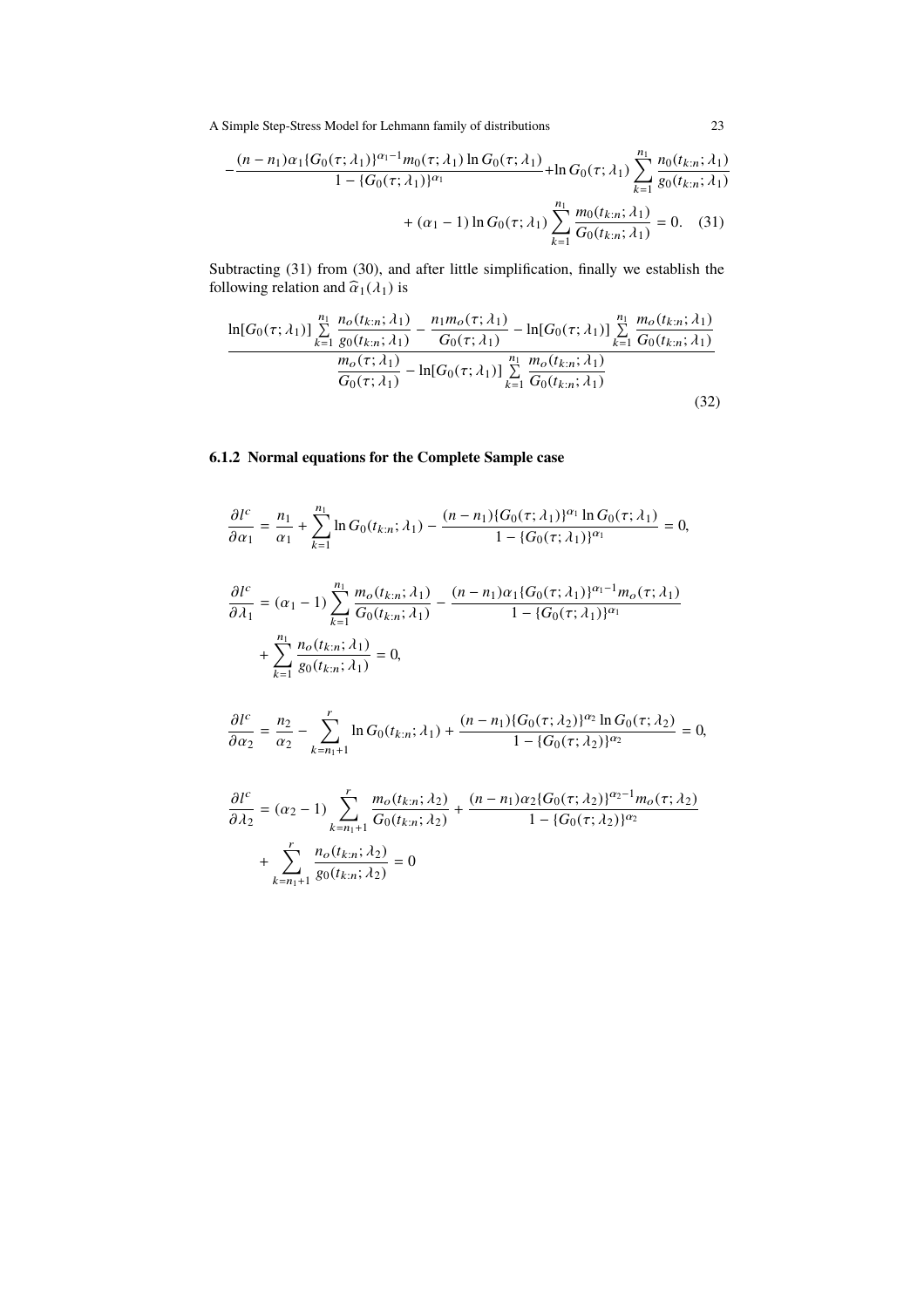# **6.2 Special Case : GE Distribution**

# **6.2.1 Normal equations for the Type-II Censoring Case**

$$
\frac{\partial l_{GE}}{\partial \alpha_1} = \frac{n_1}{\alpha_1} + \sum_{k=1}^{n_1} \ln(1 - e^{-\lambda_1 t_{k:n}}) - A(\alpha_1, \lambda_1) = 0,\tag{33}
$$

$$
\frac{\partial l_{GE}}{\partial \lambda_1} = \frac{n_1}{\lambda_1} - \sum_{k=1}^{n_1} t_{k:n} + (\alpha_1 - 1) \sum_{k=1}^{n_1} \frac{t_{k:n} e^{-\lambda_1 t_{k:n}}}{1 - e^{-\lambda_1 t_{k:n}}} - B(\alpha_1, \lambda_1) = 0,\tag{34}
$$

$$
\frac{\partial l_{GE}}{\partial \alpha_2} = \frac{n_2}{\alpha_2} + \sum_{k=n_1+1}^{n_1+n_2} \ln(1 - e^{-\lambda_2 t_{k:n}}) + C_1(\alpha_2, \lambda_2) - C_2(\alpha_2, \lambda_2) = 0,\tag{35}
$$

$$
\frac{\partial l_{GE}}{\partial \lambda_2} = \frac{n_2}{\lambda_2} - \sum_{k=n_1+1}^{n_1+n_2} t_{k:n} + (\alpha_2 - 1) \sum_{k=n_1+1}^{n_1+n_2} \frac{t_{k:n} e^{-\lambda_2 t_{k:n}}}{1 - e^{-\lambda_2 t_{k:n}}} + D_1(\alpha_2, \lambda_2) - D_2(\alpha_2, \lambda_2) = 0,
$$
\n(36)

where

$$
A(\alpha_1, \lambda_1) = \frac{(n - n_1)(1 - e^{-\lambda_1 \tau})^{\alpha_1}}{1 - (1 - e^{-\lambda_1 \tau})^{\alpha_1}} \ln(1 - e^{-\lambda_1 \tau}),
$$
  
\n
$$
B(\alpha_1, \lambda_1) = \frac{(n - n_1)\alpha_1 \tau e^{-\lambda_1 \tau} (1 - e^{-\lambda_1 \tau})^{\alpha_1 - 1}}{1 - (1 - e^{-\lambda_1 \tau})^{\alpha_1}},
$$
  
\n
$$
C_1(\alpha_2, \lambda_2) = \frac{(n - n_1)(1 - e^{-\lambda_2 \tau})^{\alpha_2}}{1 - (1 - e^{-\lambda_2 \tau})^{\alpha_2}} \ln(1 - e^{-\lambda_2 \tau}),
$$
  
\n
$$
C_2(\alpha_2, \lambda_2) = \frac{(n - r)(1 - e^{-\lambda_2 t_{r:n}})^{\alpha_2}}{1 - (1 - e^{-\lambda_2 t_{r:n}})^{\alpha_2}} \ln(1 - e^{-\lambda_2 t_{r:n}}),
$$
  
\n
$$
D_1(\alpha_2, \lambda_2) = \frac{(n - n_1)\alpha_2 \tau (1 - e^{-\lambda_2 \tau})^{\alpha_2 - 1} e^{-\lambda_2 \tau}}{1 - (1 - e^{-\lambda_2 \tau})^{\alpha_2}},
$$
  
\n
$$
D_2(\alpha_2, \lambda_2) = \frac{(n - r)\alpha_2 t_{r:n} (1 - e^{-\lambda_2 t_{r:n}})^{\alpha_2 - 1} e^{-\lambda_2 t_{r:n}}}{1 - (1 - e^{-\lambda_2 t_{r:n}})^{\alpha_2}}.
$$

# **6.3 Elements of the Fisher Information Matrix**

### **6.3.1 GE Distribution**

The Fisher information matrix  $I^{\text{GE}}(\alpha_1, \lambda_1, \alpha_2, \lambda_2)$  can be expressed using two block diagonal matrices viz,  $I_1^{\text{GE}}(\alpha_1, \lambda_1)$  and  $I_2^{\text{GE}}(\alpha_2, \lambda_2)$ . Thus, we have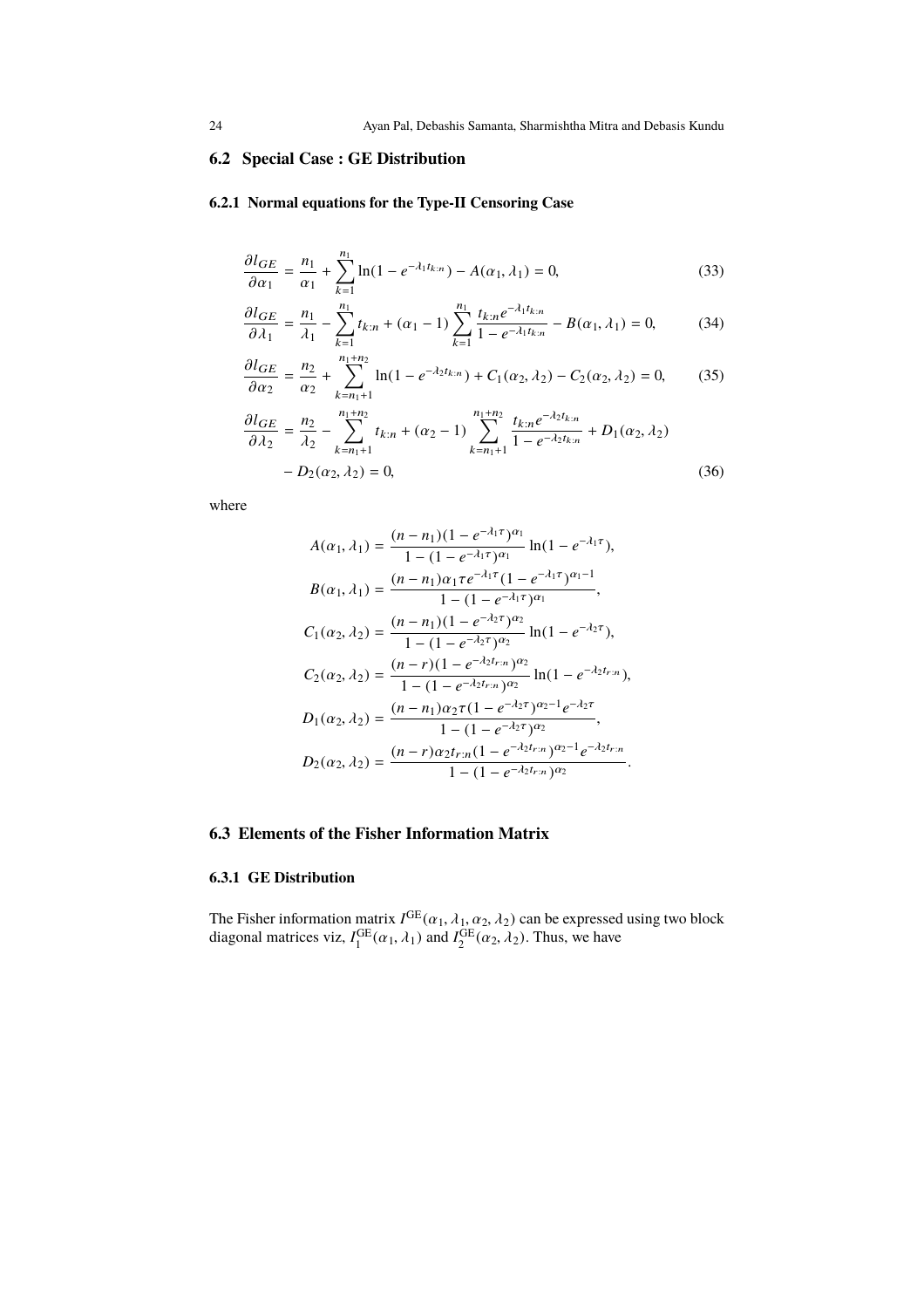$$
I^{GE}(\alpha_1, \lambda_1, \alpha_2, \lambda_2) = \begin{bmatrix} I_1^{GE}(\alpha_1, \lambda_1) & \mathbf{0} \\ \mathbf{0} & I_2^{GE}(\alpha_2, \lambda_2) \end{bmatrix}
$$
  
The elements of  $I_1^{GE}(\alpha_1, \lambda_1) = \begin{bmatrix} -\frac{\partial^2 I^{GE}}{\partial \alpha_1^2} & -\frac{\partial^2 I^{GE}}{\partial \alpha_1 \partial \lambda_1} \\ -\frac{\partial^2 I^{GE}}{\partial \alpha_1 \partial \lambda_1} & -\frac{\partial^2 I^{GE}}{\partial \lambda_1^2} \end{bmatrix}$  are  

$$
\frac{\partial^2 I^{GE}}{\partial \alpha_1^2} = -\left(\frac{n_1}{\alpha_1^2} + \frac{(n - n_1)(1 - e^{-\lambda_1 \tau})^{\alpha_1} \{\ln[1 - e^{-\lambda_1 \tau}]\}^2}{\{1 - (1 - e^{-\lambda_1 \tau})^{\alpha_1}\}^2},
$$

$$
\frac{\partial^2 I^{GE}}{\partial \alpha_1 \partial \lambda_1} = \sum_{k=1}^{n_1} \frac{t_{k:n} e^{-\lambda_1 t_{k:n}}}{1 - e^{-\lambda_1 t_{k:n}}} - (n - n_1) \tau e^{-\lambda_1 \tau} \varrho_1(\alpha_1, \lambda_1),
$$

$$
\frac{\partial^2 I^{GE}}{\partial \lambda_1^2} = -\left(\frac{n_1}{\lambda_1^2} - (\alpha_1 - 1)\psi_1(\lambda_1) + (n - n_1)\alpha_1 \tau \kappa_1(\alpha_1, \lambda_1, \tau)\right),
$$

where

$$
\varrho_1(\alpha_1, \lambda_1) = \frac{\{1 - r(\lambda_1)^{\alpha_1}\}[r(\lambda_1)^{\alpha_1}\{\alpha_1\ln(r(\lambda_1) + 1\}] + \alpha_1 r(\lambda_1)^{2\alpha_1}\ln(r(\lambda_1))}{r(\lambda_1)\{1 - r(\lambda_1)^{\alpha_1}\}^2},
$$
\n
$$
\psi_1(\lambda_1) = -\sum_{k=1}^{n_1} \frac{t_{k:n}^2 e^{-\lambda_1 t_{k:n}}}{(1 - e^{-\lambda_1 t_{k:n}})^2},
$$
\n
$$
\kappa_1(\alpha_1, \lambda_1) = \frac{\{1 - r(\lambda_1)^{\alpha_1}\}[r(\lambda_1)^{\alpha_1 - 2}\tau e^{-\lambda_1 \tau}\{\alpha_1 e^{-\lambda_1 \tau} - 1\}] + \alpha_1 \tau e^{-2\lambda_1 \tau} r(\lambda_1)^{2\alpha_1 - 2}}{(1 - r(\lambda_1)^{\alpha_1})^2},
$$
\n
$$
r_1(\lambda_1) = (1 - e^{-\lambda_1 \tau}).
$$

The elements of  $I_2^{\text{GE}}(\alpha_2, \lambda_2)$  = −  $\partial^2 l^{\text{GE}}$  $\overline{\partial \alpha_2^2}$  - $\partial^2 l^{\text{GE}}$ ∂α2∂λ<sup>2</sup> −  $\partial^2 l^{\text{GE}}$  $\overline{\partial \alpha_1 \partial \lambda_1}$  –  $\partial^2 l^{\text{GE}}$  $\partial\lambda_2^2$  are

$$
\frac{\partial^2 l^{GE}}{\partial \alpha_2^2} = -\left(\frac{n_2}{\alpha_2^2} - (n - n_1)\beta_1(\alpha_2, \lambda_2) + (n - r)\eta_1(\alpha_2, \lambda_2)\right),
$$
  

$$
\frac{\partial^2 l^{GE}}{\partial \alpha_2 \partial \lambda_2} = \sum_{k=n_1+1}^{n_1+n_2} \frac{t_{k:n}e^{-\lambda_2 t_{k:n}}}{1 - e^{-\lambda_2 t_{k:n}}} + (n - n_1)\xi_1(\alpha_2, \lambda_2) - (n - r)\Upsilon_1(\alpha_2, \lambda_2),
$$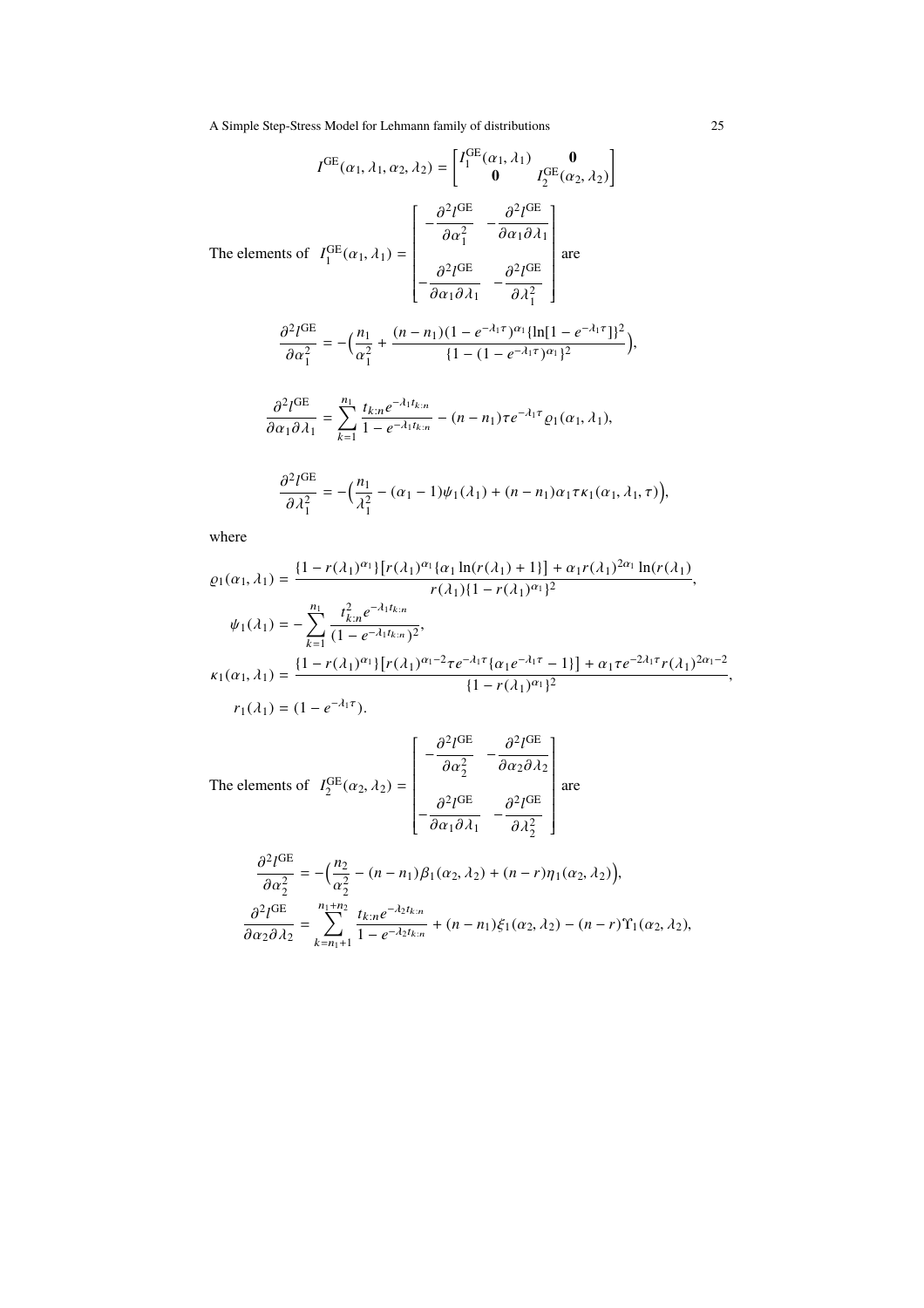26 Ayan Pal, Debashis Samanta, Sharmishtha Mitra and Debasis Kundu

$$
\frac{\partial^2 I^{GE}}{\partial \lambda_2^2} = -\Big(\frac{n_2}{\lambda_2^2} - (n - n_1)\sigma_1(\alpha_2, \lambda_2) - (\alpha_2 - 1)\delta_1(\lambda_2) + (n - r)\zeta_1(\alpha_2, \lambda_2)\Big),
$$

where

$$
\beta_1(\alpha_2, \lambda_2) = \frac{(1 - e^{-\lambda_2 \tau})^{\alpha_2} \{\ln[1 - e^{-\lambda_2 \tau}]\}^2}{\{1 - (1 - e^{-\lambda_2 \tau})^{\alpha_2}\}^2},
$$

$$
\eta_1(\alpha_2, \lambda_2) = \frac{(1 - e^{-\lambda_2 t_{r:n}})^{\alpha_2} \{\ln[1 - e^{-\lambda_2 t_{r:n}}]\}^2}{\{1 - (1 - e^{-\lambda_2 t_{r:n}})^{\alpha_2}\}^2},
$$

$$
\xi_1(\alpha_2,\lambda_2)=\tau e^{-\lambda_2\tau}\frac{\{1-q_1(\lambda_2)^{\alpha_2}\}[q_1(\lambda_2)^{\alpha_2}\{\alpha_2\ln(q_1(\lambda_2)+1\}]}{q_1(\lambda_2)\{1-q_1(\lambda_2)^{\alpha_2}\}^2},
$$

+ 
$$
\tau e^{-\lambda_2 \tau} \frac{\alpha_2 q_1(\lambda_2)^{2\alpha_2} \ln(q_1(\lambda_2))}{q_1(\lambda_2)(1-q_1(\lambda_2)^{\alpha_2})^2}
$$
,

$$
\Upsilon_1(\alpha_2, \lambda_2) = t_{r:n} e^{-\lambda_2 t_{r:n}} \frac{\{1 - s_1(\lambda_2)^{\alpha_2}\} \left[s_1(\lambda_2)^{\alpha_2} \{\alpha_2 \ln(s_1(\lambda_2) + 1\}\right]}{s_1(\lambda_2)\{1 - s_1(\lambda_2)^{\alpha_2}\}^2},
$$

+
$$
t_{r:n}e^{-\lambda_2 t_{r:n}} \frac{\alpha_2 s_1(\lambda_2)^{2\alpha_2} \ln(s_1(\lambda_2))}{s_1(\lambda_2)\{1 - s_1(\lambda_2)^{\alpha_2}\}^2}
$$

$$
\sigma_1(\alpha_2,\lambda_2)=\alpha_2\tau\frac{\{1-q_1(\lambda_2)^{\alpha_2}\}\big[q_1(\lambda_2)^{\alpha_2-2}\tau e^{-\lambda_2\tau}\{\alpha_2e^{-\lambda_2\tau}-1\}\big]}{\{1-q_1(\lambda_2)^{\alpha_2}\}^2},
$$

$$
+\alpha_2\tau\frac{\alpha_2\tau e^{-2\lambda_2\tau}q_1(\lambda_2)^{2\alpha_2-2}}{\{1-q_1(\lambda_2)^{\alpha_2}\}^2},
$$

$$
\delta(\lambda_2) = -\sum_{k=n_1+1}^{n_1+n_2} \frac{t_{k:n}^2 e^{-\lambda_2 t_{k:n}}}{(1 - e^{-\lambda_2 t_{k:n}})^2},
$$

$$
q_1(\lambda_2) = (1 - e^{-\lambda_2 \tau}), \ s_1(\lambda_2) = (1 - e^{-\lambda_2 t_{r:n}}).
$$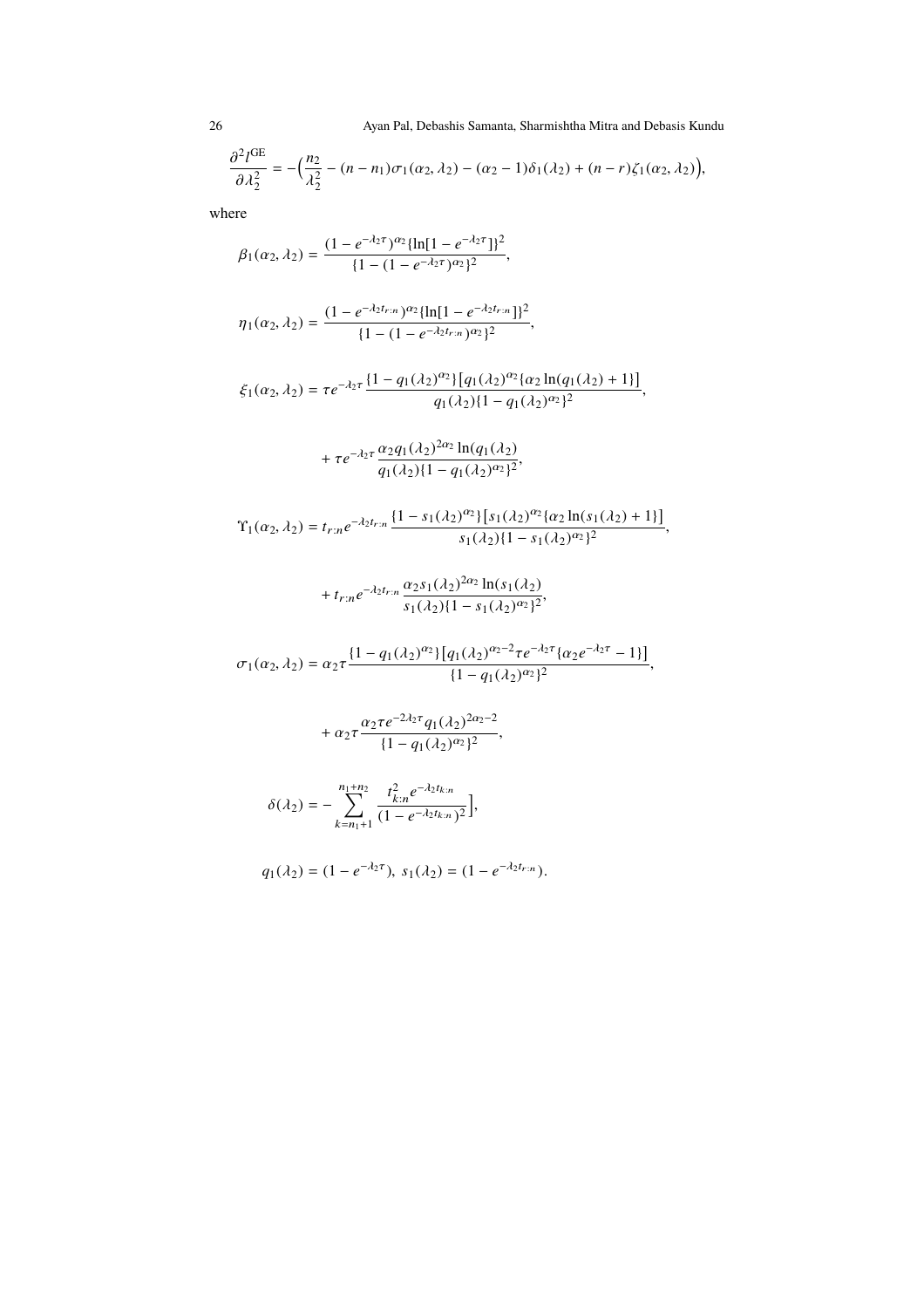$$
\zeta_1(\alpha_2, \lambda_2) = \alpha_2 t_{r:n} \frac{\{1 - s_1(\lambda_2)^{\alpha_2}\} \left[s_1(\lambda_2)^{\alpha_2 - 2} t_{r:n} e^{-\lambda_2 t_{r:n}} \left\{\alpha_2 e^{-\lambda_2 t_{r:n}} - 1\right\}\right]}{\{1 - s_1(\lambda_2)^{\alpha_2}\}^2},
$$

$$
+ \alpha_2 t_{r:n} \frac{\alpha_2 t_{r:n}}{\{1 - s_1(\lambda_2)^{\alpha_2}\}^2},
$$

# **6.3.2 GR Distribution with different shape and common scale parameter**

Let the Fisher information matrix associated with the parameters  $\alpha_1$ ,  $\lambda$ ,  $\alpha_2$  respectively be

$$
I_{\rm sc}^{\rm GR}(\alpha_1, \lambda, \alpha_2) = \begin{bmatrix} -\frac{\partial^2 l_{\rm sc}^{\rm GR}}{\partial \alpha_1^2} & -\frac{\partial^2 l_{\rm sc}^{\rm GR}}{\partial \alpha_1 \partial \lambda} & -\frac{\partial^2 l_{\rm sc}^{\rm GR}}{\partial \alpha_1 \partial \alpha_2} \\ -\frac{\partial^2 l_{\rm sc}^{\rm GR}}{\partial \alpha_1 \partial \lambda} & -\frac{\partial^2 l_{\rm sc}^{\rm GR}}{\partial \lambda^2} & -\frac{\partial^2 l_{\rm sc}^{\rm GR}}{\partial \alpha_2 \partial \lambda} \\ -\frac{\partial^2 l_{\rm sc}^{\rm GR}}{\partial \alpha_1 \partial \alpha_2} & -\frac{\partial^2 l_{\rm sc}^{\rm GR}}{\partial \alpha_2 \partial \lambda} & -\frac{\partial^2 l_{\rm sc}^{\rm GR}}{\partial \alpha_2^2} \end{bmatrix}
$$

The corresponding elements are

$$
\frac{\partial^2 l_{\rm sc}^{\rm GR}}{\partial \alpha_1^2} = -\left(\frac{n_1}{\alpha_1^2} + \frac{(n - n_1)(1 - e^{-\lambda \tau^2})^{\alpha_1} \{\ln[1 - e^{-\lambda \tau^2}]\}^2}{\{1 - (1 - e^{-\lambda \tau^2})^{\alpha_1}\}^2}\right),
$$
  

$$
\frac{\partial^2 l_{\rm sc}^{\rm GR}}{\partial \alpha_1 \partial \lambda} = \sum_{k=1}^{n_1} \frac{t_{k:n}^2 e^{-\lambda t_{k:n}^2}}{1 - e^{-\lambda t_{k:n}^2}} - (n - n_1) \varrho_3(\alpha_1, \lambda), \quad \frac{\partial^2 l_{\rm sc}^{\rm GR}}{\partial \alpha_1 \partial \alpha_2} = 0,
$$
  

$$
\frac{\partial^2 l_{\rm SR}}{\partial \lambda^2} = -\left(\frac{n}{\lambda^2} - (\alpha_1 - 1)\psi_3(\lambda) + (n - n_1)\kappa_3(\alpha_1, \lambda) - (n - n_1)\sigma_3(\alpha_2, \lambda) - (\alpha_2 - 1)\delta_3(\lambda)\right),
$$

$$
\frac{\partial^2 I_{\rm sc}^{\rm GR}}{\partial \alpha_2 \partial \lambda} = \sum_{k=n_1+1}^{n_1+n_2} \frac{t_{k:n}^2 e^{-\lambda t_{k:n}^2}}{1 - e^{-\lambda t_{k:n}^2}} + (n - n_1) \xi_3(\alpha_2, \lambda),
$$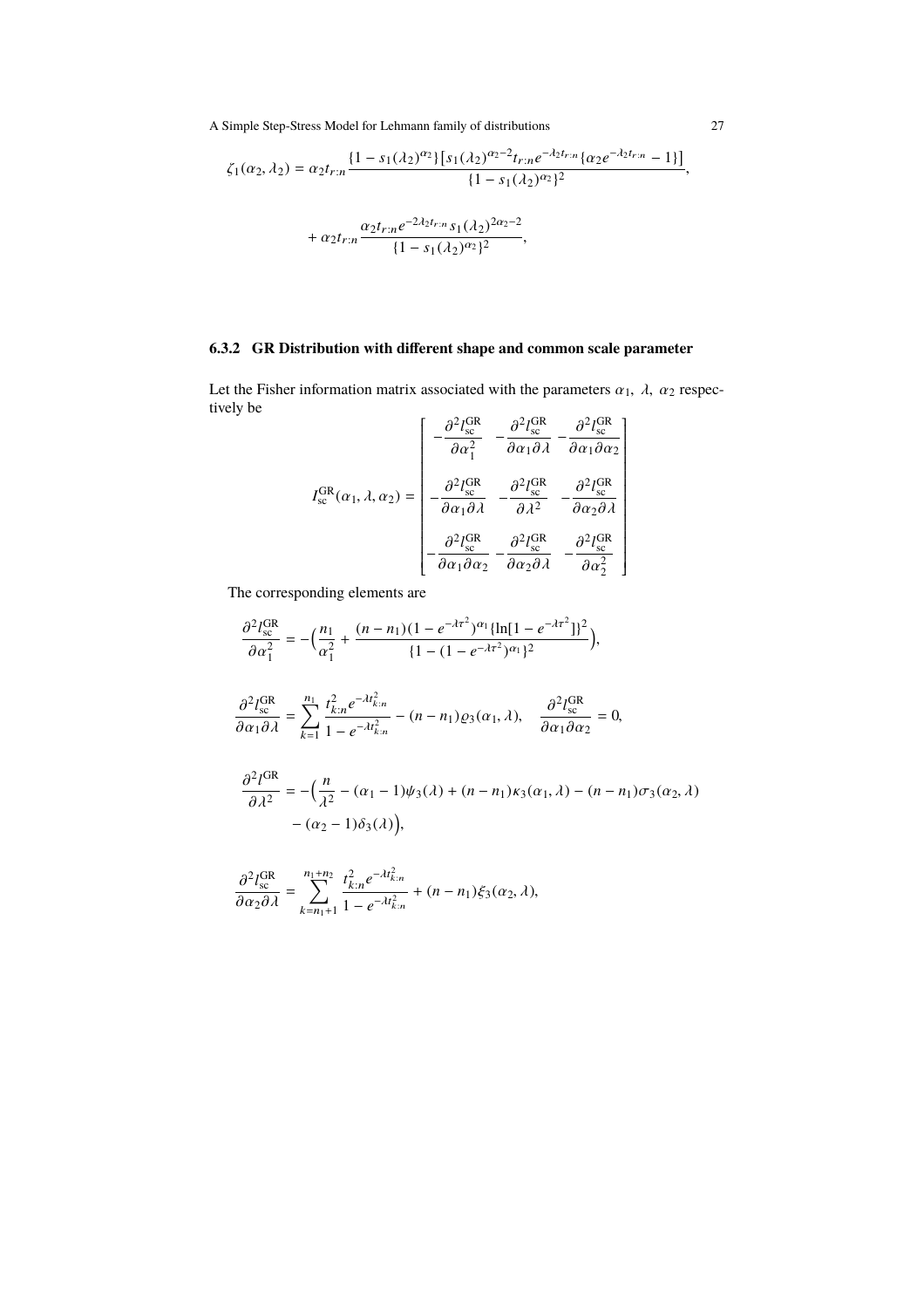28 Ayan Pal, Debashis Samanta, Sharmishtha Mitra and Debasis Kundu

$$
\frac{\partial^2 I_{\text{sc}}^{\text{GR}}}{\partial \alpha_2^2} = -\left(\frac{n_2}{\alpha_2^2} + \frac{(n - n_1)(1 - e^{-\lambda \tau^2})^{\alpha_2} \{\ln[1 - e^{-\lambda \tau^2}]\}^2}{\{1 - (1 - e^{-\lambda \tau^2})^{\alpha_2}\}^2}\right),
$$

where

$$
\varrho_3(\alpha_1, \lambda) = \tau^2 e^{-\lambda \tau^2} \frac{\{1 - r_3(\lambda)^{\alpha_1}\} [r_3(\lambda)^{\alpha_1} {\{\alpha_1 \ln(r_3(\lambda) + 1\}}]}{r(\lambda) \{1 - r_3(\lambda)^{\alpha_1}\}^2} + \tau^2 e^{-\lambda \tau^2} \frac{\alpha_1 r_3(\lambda)^{2\alpha_1} \ln(r_3(\lambda))}{r(\lambda) \{1 - r_3(\lambda)^{\alpha_1}\}^2},
$$

$$
\psi_3(\lambda) = -\sum_{k=1}^{n_1} \frac{t_{k:n}^4 e^{-\lambda t_{k:n}^2}}{(1 - e^{-\lambda t_{k:n}^2})^2},
$$

$$
\kappa_3(\alpha_1, \lambda_1) = \alpha_1 \tau^2 \frac{\{1 - r_3(\lambda)^{\alpha_1}\} [r_3(\lambda)^{\alpha_1 - 2} \tau^2 e^{-\lambda \tau^2} \{ \alpha_1 e^{-\lambda \tau^2} - 1 \}]}{\{1 - r_3(\lambda)^{\alpha_1}\}^2} + \alpha_1 \tau^2 \frac{\alpha_1 \tau^2 e^{-2\lambda \tau^2} r_3(\lambda)^{2\alpha_1 - 2}}{\{1 - r_3(\lambda)^{\alpha_1}\}^2},
$$

$$
\sigma_3(\alpha_2, \lambda) = \alpha_2 \tau^2 \frac{\{1 - r_3(\lambda)^{\alpha_2}\} [r_3(\lambda)^{\alpha_2 - 2} \tau^2 e^{-\lambda \tau^2} (\alpha_2 e^{-\lambda \tau^2} - 1)]}{\{1 - r_3(\lambda)^{\alpha_2}\}^2} + \alpha_2 \tau^2 \frac{\alpha_2 \tau^2 e^{-2\lambda \tau^2} r_3(\lambda)^{2\alpha_2 - 2}}{\{1 - r_3(\lambda)^{\alpha_2}\}^2},
$$

$$
\delta_3(\lambda) = -\sum_{k=n_1+1}^{n_1+n_2} \frac{t_{k:n}^4 e^{-\lambda t_{k:n}^2}}{(1 - e^{-\lambda t_{k:n}^2})^2},
$$

$$
\xi_3(\alpha_2, \lambda) = \tau^2 e^{-\lambda \tau^2} \frac{\{1 - r_3(\lambda)^{\alpha_2}\} [r_3(\lambda)^{\alpha_2} \{\alpha_2 \ln(r_3(\lambda) + 1\}]}{r_3(\lambda) \{1 - r_3(\lambda)^{\alpha_2}\}^2} + \tau^2 e^{-\lambda \tau^2} \frac{\alpha_2 r_3(\lambda)^{2\alpha_2} \ln(r_3(\lambda))}{r_3(\lambda) \{1 - r_3(\lambda)^{\alpha_2}\}^2},
$$

$$
r_3(\lambda)=(1-e^{-\lambda\tau^2}).
$$